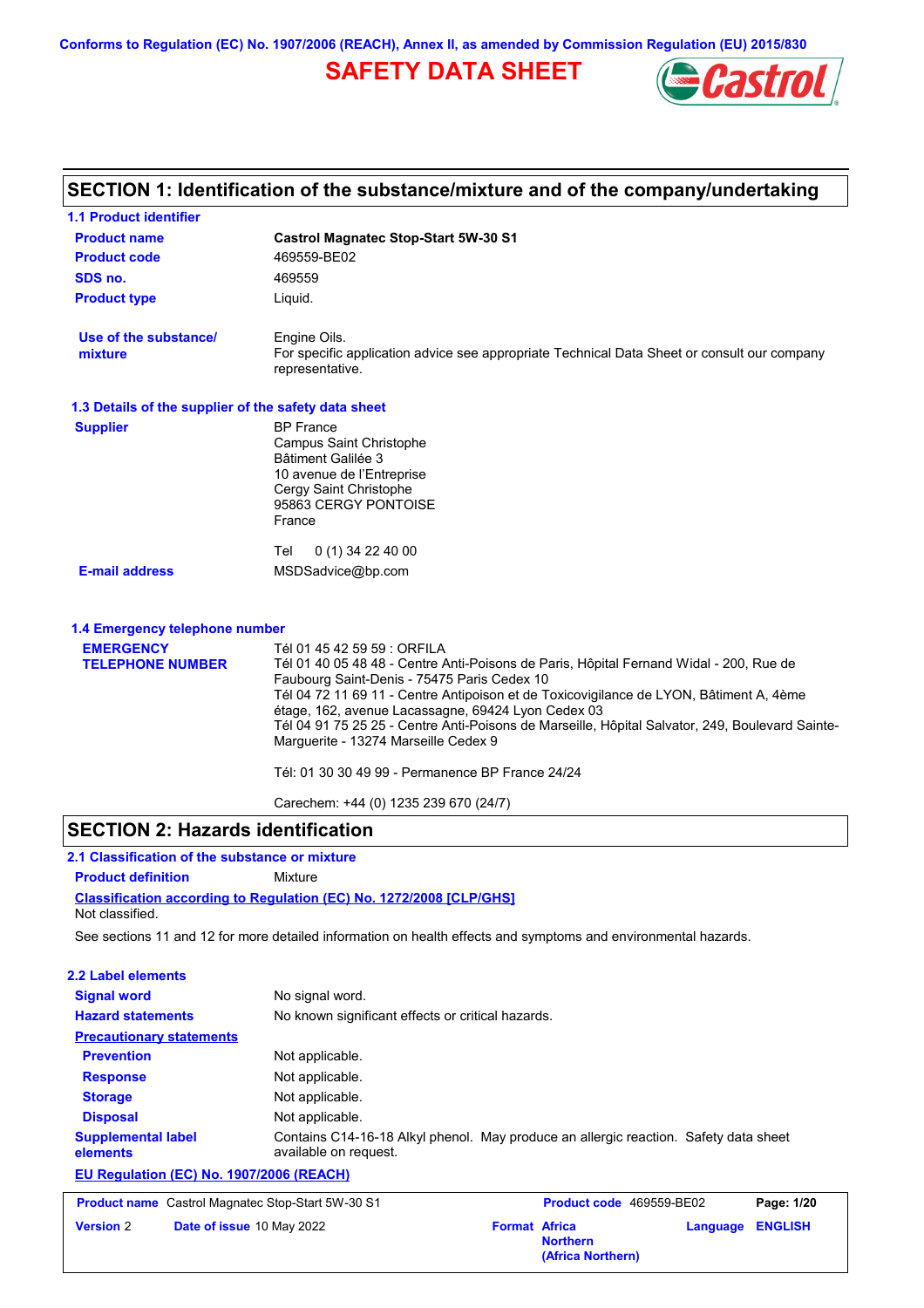## **SECTION 2: Hazards identification**

| <b>Annex XVII - Restrictions</b><br>on the manufacture.<br>placing on the market<br>and use of certain<br>dangerous substances,<br>mixtures and articles | Not applicable.                                                                                                                                                                                                          |
|----------------------------------------------------------------------------------------------------------------------------------------------------------|--------------------------------------------------------------------------------------------------------------------------------------------------------------------------------------------------------------------------|
| <b>Special packaging requirements</b>                                                                                                                    |                                                                                                                                                                                                                          |
| <b>Containers to be fitted</b><br>with child-resistant<br>fastenings                                                                                     | Not applicable.                                                                                                                                                                                                          |
| <b>Tactile warning of danger</b>                                                                                                                         | Not applicable.                                                                                                                                                                                                          |
| 2.3 Other hazards                                                                                                                                        |                                                                                                                                                                                                                          |
| <b>Results of PBT and vPvB</b><br>assessment                                                                                                             | Product does not meet the criteria for PBT or vPvB according to Regulation (EC) No. 1907/2006,<br>Annex XIII.                                                                                                            |
| <b>Product meets the criteria</b><br>for PBT or vPvB according<br>to Regulation (EC) No.<br><b>1907/2006, Annex XIII</b>                                 | This mixture does not contain any substances that are assessed to be a PBT or a vPvB.                                                                                                                                    |
| Other hazards which do<br>not result in classification                                                                                                   | Defatting to the skin.<br>USED ENGINE OILS<br>Used engine oil may contain hazardous components which have the potential to cause skin<br>cancer.<br>See Toxicological Information, section 11 of this Safety Data Sheet. |

## **SECTION 3: Composition/information on ingredients**

#### **Mixture 3.2 Mixtures Product definition**

**Highly refined base oil (IP 346 DMSO extract < 3%). Proprietary performance additives.** 

| <b>Product/ingredient</b><br>name                                       | <b>Identifiers</b>                                                                   | %          | <b>Regulation (EC) No.</b><br><b>1272/2008 [CLP]</b> | <b>Type</b> |
|-------------------------------------------------------------------------|--------------------------------------------------------------------------------------|------------|------------------------------------------------------|-------------|
| Lubricating oils (petroleum), C20-50,<br>hydrotreated neutral oil-based | REACH #: 01-2119474889-13<br>EC: 276-738-4<br>CAS: 72623-87-1<br>Index: 649-483-00-5 | 225 - ≤50  | Asp. Tox. 1, H304                                    | $[1]$       |
| C14-16-18 Alkyl phenol                                                  | REACH #: 01-2119498288-19                                                            | $\leq 0.3$ | Skin Sens. 1B, H317<br>STOT RE 2, H373               | $[1]$       |

#### **See Section 16 for the full text of the H statements declared above.**

#### Type

[1] Substance classified with a health or environmental hazard

[2] Substance with a workplace exposure limit

[3] Substance meets the criteria for PBT according to Regulation (EC) No. 1907/2006, Annex XIII

[4] Substance meets the criteria for vPvB according to Regulation (EC) No. 1907/2006, Annex XIII

[5] Substance of equivalent concern

[6] Additional disclosure due to company policy

Occupational exposure limits, if available, are listed in Section 8.

## **SECTION 4: First aid measures**

#### Do not induce vomiting unless directed to do so by medical personnel. Get medical attention if symptoms occur. In case of contact, immediately flush eyes with plenty of water for at least 15 minutes. Eyelids should be held away from the eyeball to ensure thorough rinsing. Check for and remove any contact lenses. Get medical attention. **4.1 Description of first aid measures**  $\mathbb F$ inhaled, remove to fresh air. In case of inhalation of decomposition products in a fire, symptoms may be delayed. The exposed person may need to be kept under medical surveillance for 48 hours. Get medical attention if symptoms occur. **Ingestion Inhalation Eye contact Protection of first-aiders** No action shall be taken involving any personal risk or without suitable training. **Skin contact** Wash skin thoroughly with soap and water or use recognised skin cleanser. Remove contaminated clothing and shoes. Wash clothing before reuse. Clean shoes thoroughly before reuse. Get medical attention if irritation develops.

|                  | <b>Product name</b> Castrol Magnatec Stop-Start 5W-30 S1 |                      | <b>Product code</b> 469559-BE02      | Page: 2/20              |
|------------------|----------------------------------------------------------|----------------------|--------------------------------------|-------------------------|
| <b>Version 2</b> | Date of issue 10 May 2022                                | <b>Format Africa</b> | <b>Northern</b><br>(Africa Northern) | <b>Language ENGLISH</b> |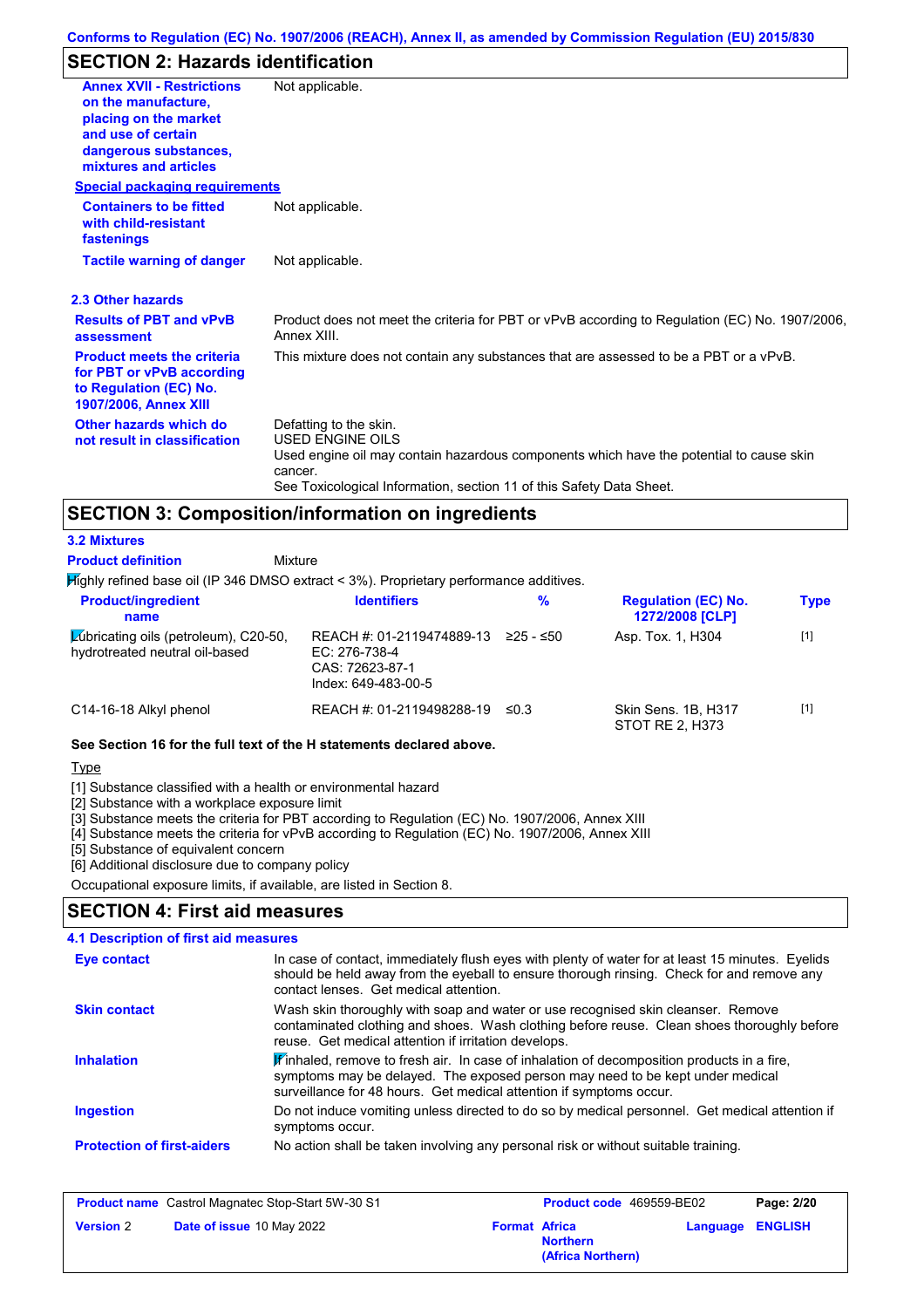## **SECTION 4: First aid measures**

#### **4.2 Most important symptoms and effects, both acute and delayed**

See Section 11 for more detailed information on health effects and symptoms.

#### **Potential acute health effects**

| <b>Inhalation</b>   | Exposure to decomposition products may cause a health hazard. Serious effects may be<br>delayed following exposure. |  |  |
|---------------------|---------------------------------------------------------------------------------------------------------------------|--|--|
| <b>Ingestion</b>    | No known significant effects or critical hazards.                                                                   |  |  |
| <b>Skin contact</b> | Defatting to the skin. May cause skin dryness and irritation.                                                       |  |  |
| <b>Eye contact</b>  | No known significant effects or critical hazards.                                                                   |  |  |
|                     | Delayed and immediate effects as well as chronic effects from short and long-term exposure                          |  |  |
| <b>Inhalation</b>   | Overexposure to the inhalation of airborne droplets or aerosols may cause irritation of the<br>respiratory tract.   |  |  |
|                     |                                                                                                                     |  |  |
| <b>Ingestion</b>    | Ingestion of large quantities may cause nausea and diarrhoea.                                                       |  |  |
| <b>Skin contact</b> | Prolonged or repeated contact can defat the skin and lead to irritation and/or dermatitis.                          |  |  |

**Notes to physician Treatment should in general be symptomatic and directed to relieving any effects.** In case of inhalation of decomposition products in a fire, symptoms may be delayed. The exposed person may need to be kept under medical surveillance for 48 hours.

### **SECTION 5: Firefighting measures**

| 5.1 Extinguishing media                                                                                                    |                                                                                                                                                                                                                                                                                                                                                                   |  |
|----------------------------------------------------------------------------------------------------------------------------|-------------------------------------------------------------------------------------------------------------------------------------------------------------------------------------------------------------------------------------------------------------------------------------------------------------------------------------------------------------------|--|
| In case of fire, use foam, dry chemical or carbon dioxide extinguisher or spray.<br><b>Suitable extinguishing</b><br>media |                                                                                                                                                                                                                                                                                                                                                                   |  |
| <b>Unsuitable extinguishing</b><br>media                                                                                   | Do not use water jet. The use of a water jet may cause the fire to spread by splashing the<br>burning product.                                                                                                                                                                                                                                                    |  |
| 5.2 Special hazards arising from the substance or mixture                                                                  |                                                                                                                                                                                                                                                                                                                                                                   |  |
| <b>Hazards from the</b><br>substance or mixture                                                                            | In a fire or if heated, a pressure increase will occur and the container may burst.                                                                                                                                                                                                                                                                               |  |
| <b>Hazardous combustion</b><br>products                                                                                    | Combustion products may include the following:<br>carbon oxides (CO, CO <sub>2</sub> ) (carbon monoxide, carbon dioxide)<br>metal oxide/oxides<br>nitrogen oxides ( $NO$ , $NO2$ etc.)                                                                                                                                                                            |  |
| 5.3 Advice for firefighters                                                                                                |                                                                                                                                                                                                                                                                                                                                                                   |  |
| <b>Special precautions for</b><br>fire-fighters                                                                            | No action shall be taken involving any personal risk or without suitable training. Promptly<br>isolate the scene by removing all persons from the vicinity of the incident if there is a fire.                                                                                                                                                                    |  |
| <b>Special protective</b><br>equipment for fire-fighters                                                                   | Fire-fighters should wear appropriate protective equipment and self-contained breathing<br>apparatus (SCBA) with a full face-piece operated in positive pressure mode. Clothing for fire-<br>fighters (including helmets, protective boots and gloves) conforming to European standard EN<br>469 will provide a basic level of protection for chemical incidents. |  |

#### **SECTION 6: Accidental release measures**

#### **6.2 Environmental precautions** Avoid dispersal of spilt material and runoff and contact with soil, waterways, drains and sewers. Inform the relevant authorities if the product has caused environmental pollution (sewers, waterways, soil or air). **6.1 Personal precautions, protective equipment and emergency procedures For non-emergency personnel For emergency responders** No action shall be taken involving any personal risk or without suitable training. Evacuate surrounding areas. Keep unnecessary and unprotected personnel from entering. Do not touch or walk through spilt material. Floors may be slippery; use care to avoid falling. Put on appropriate personal protective equipment. If specialised clothing is required to deal with the spillage, take note of any information in Section 8 on suitable and unsuitable materials. See also the information in "For nonemergency personnel".

#### **6.3 Methods and material for containment and cleaning up**

|                  | <b>Product name</b> Castrol Magnatec Stop-Start 5W-30 S1 |                      | Product code 469559-BE02             |                         | Page: 3/20 |
|------------------|----------------------------------------------------------|----------------------|--------------------------------------|-------------------------|------------|
| <b>Version 2</b> | <b>Date of issue 10 May 2022</b>                         | <b>Format Africa</b> | <b>Northern</b><br>(Africa Northern) | <b>Language ENGLISH</b> |            |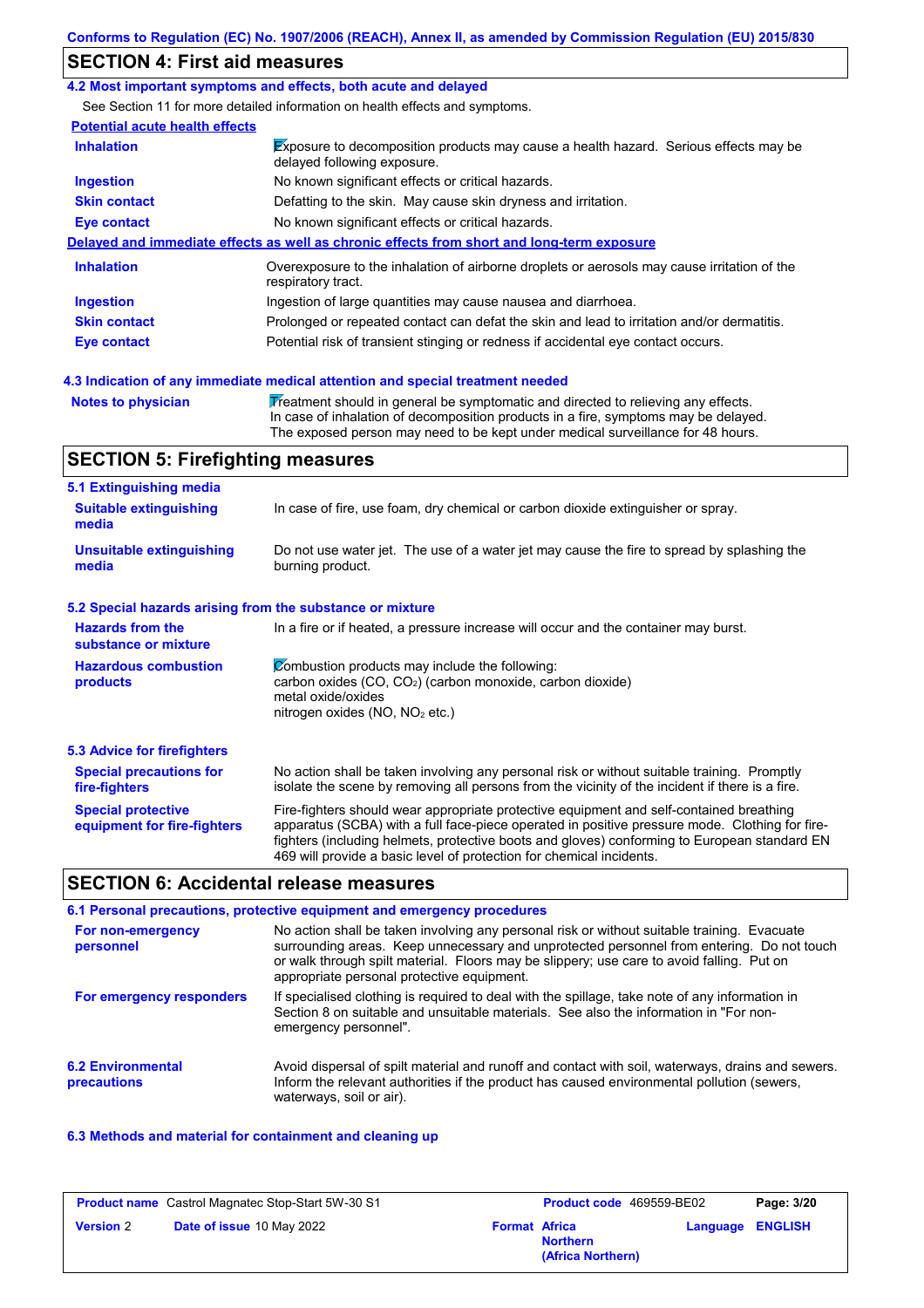## **SECTION 6: Accidental release measures**

| <b>Small spill</b>                        | Stop leak if without risk. Move containers from spill area. Absorb with an inert material and<br>place in an appropriate waste disposal container. Dispose of via a licensed waste disposal<br>contractor.                                                                                                                                                                                     |
|-------------------------------------------|------------------------------------------------------------------------------------------------------------------------------------------------------------------------------------------------------------------------------------------------------------------------------------------------------------------------------------------------------------------------------------------------|
| Large spill                               | Stop leak if without risk. Move containers from spill area. Prevent entry into sewers, water<br>courses, basements or confined areas. Contain and collect spillage with non-combustible,<br>absorbent material e.g. sand, earth, vermiculite or diatomaceous earth and place in container<br>for disposal according to local regulations. Dispose of via a licensed waste disposal contractor. |
| 6.4 Reference to other<br><b>sections</b> | See Section 1 for emergency contact information.<br>See Section 5 for firefighting measures.<br>See Section 8 for information on appropriate personal protective equipment.<br>See Section 12 for environmental precautions.<br>See Section 13 for additional waste treatment information.                                                                                                     |

## **SECTION 7: Handling and storage**

| 7.1 Precautions for safe handling                                                    |                                                                                                                                                                                                                                                                                                                                                                                                                                                                                          |
|--------------------------------------------------------------------------------------|------------------------------------------------------------------------------------------------------------------------------------------------------------------------------------------------------------------------------------------------------------------------------------------------------------------------------------------------------------------------------------------------------------------------------------------------------------------------------------------|
| <b>Protective measures</b>                                                           | Put on appropriate personal protective equipment.                                                                                                                                                                                                                                                                                                                                                                                                                                        |
| <b>Advice on general</b><br>occupational hygiene                                     | Eating, drinking and smoking should be prohibited in areas where this material is handled,<br>stored and processed. Wash thoroughly after handling. Remove contaminated clothing and<br>protective equipment before entering eating areas. See also Section 8 for additional<br>information on hygiene measures.                                                                                                                                                                         |
| <b>7.2 Conditions for safe</b><br>storage, including any<br><i>incompatibilities</i> | Store in accordance with local regulations. Store in a dry, cool and well-ventilated area, away<br>from incompatible materials (see Section 10). Keep away from heat and direct sunlight. Keep<br>container tightly closed and sealed until ready for use. Containers that have been opened must<br>be carefully resealed and kept upright to prevent leakage. Store and use only in equipment/<br>containers designed for use with this product. Do not store in unlabelled containers. |
| <b>Not suitable</b>                                                                  | Prolonged exposure to elevated temperature.                                                                                                                                                                                                                                                                                                                                                                                                                                              |

## **SECTION 8: Exposure controls/personal protection**

#### **8.1 Control parameters**

#### **Occupational exposure limits**

No exposure limit value known.

Whilst specific OELs for certain components may be shown in this section, other components may be present in any mist, vapour or dust produced. Therefore, the specific OELs may not be applicable to the product as a whole and are provided for guidance only.

**Recommended monitoring procedures**

If this product contains ingredients with exposure limits, personal, workplace atmosphere or biological monitoring may be required to determine the effectiveness of the ventilation or other control measures and/or the necessity to use respiratory protective equipment. Reference should be made to monitoring standards, such as the following: European Standard EN 689 (Workplace atmospheres - Guidance for the assessment of exposure by inhalation to chemical agents for comparison with limit values and measurement strategy) European Standard EN 14042 (Workplace atmospheres - Guide for the application and use of procedures for the assessment of exposure to chemical and biological agents) European Standard EN 482 (Workplace atmospheres - General requirements for the performance of procedures for the measurement of chemical agents) Reference to national guidance documents for methods for the determination of hazardous substances will also be required.

**(Africa Northern)**

#### **Derived No Effect Level**

No DNELs/DMELs available.

#### **Predicted No Effect Concentration**

No PNECs available

#### **8.2 Exposure controls**

| <b>Appropriate engineering</b><br><b>controls</b> | Provide exhaust ventilation or other engineering controls to keep the relevant airborne<br>concentrations below their respective occupational exposure limits.<br>All activities involving chemicals should be assessed for their risks to health, to ensure<br>exposures are adequately controlled. Personal protective equipment should only be considered<br>after other forms of control measures (e.g. engineering controls) have been suitably evaluated.<br>Personal protective equipment should conform to appropriate standards, be suitable for use, be<br>kept in good condition and properly maintained.<br>Your supplier of personal protective equipment should be consulted for advice on selection and<br>appropriate standards. For further information contact your national organisation for standards.<br>The final choice of protective equipment will depend upon a risk assessment. It is important to |                      |                          |          |                |
|---------------------------------------------------|-------------------------------------------------------------------------------------------------------------------------------------------------------------------------------------------------------------------------------------------------------------------------------------------------------------------------------------------------------------------------------------------------------------------------------------------------------------------------------------------------------------------------------------------------------------------------------------------------------------------------------------------------------------------------------------------------------------------------------------------------------------------------------------------------------------------------------------------------------------------------------------------------------------------------------|----------------------|--------------------------|----------|----------------|
|                                                   | <b>Product name</b> Castrol Magnatec Stop-Start 5W-30 S1                                                                                                                                                                                                                                                                                                                                                                                                                                                                                                                                                                                                                                                                                                                                                                                                                                                                      |                      | Product code 469559-BE02 |          | Page: 4/20     |
| <b>Version 2</b>                                  | Date of issue 10 May 2022                                                                                                                                                                                                                                                                                                                                                                                                                                                                                                                                                                                                                                                                                                                                                                                                                                                                                                     | <b>Format Africa</b> | <b>Northern</b>          | Language | <b>ENGLISH</b> |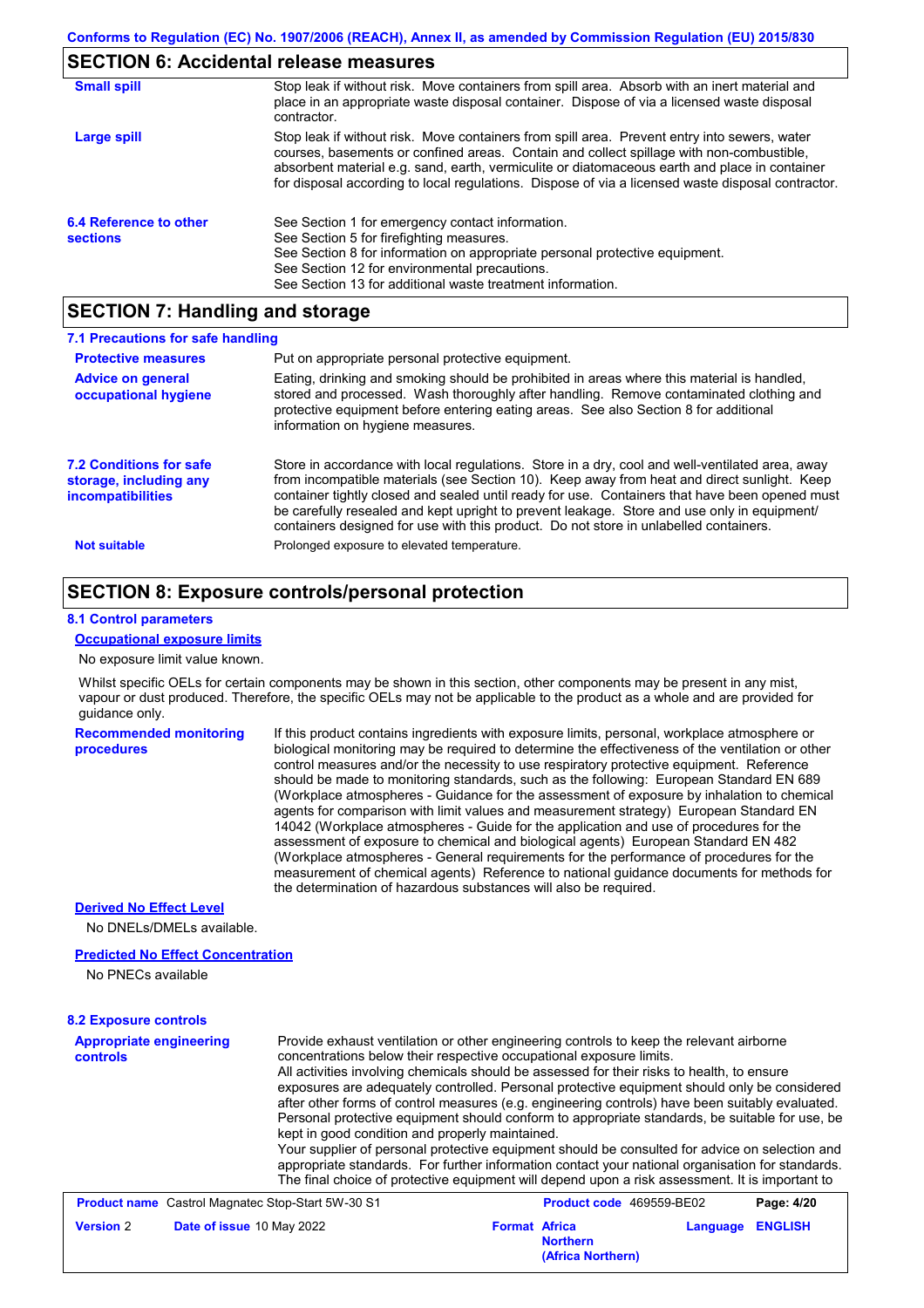# **SECTION 8: Exposure controls/personal protection**

ensure that all items of personal protective equipment are compatible.

| <b>Individual protection measures</b> |                                                                                                                                                                                                                                                                                                                                                                                                                                                                                                                                                                                                                                                   |
|---------------------------------------|---------------------------------------------------------------------------------------------------------------------------------------------------------------------------------------------------------------------------------------------------------------------------------------------------------------------------------------------------------------------------------------------------------------------------------------------------------------------------------------------------------------------------------------------------------------------------------------------------------------------------------------------------|
| <b>Hygiene measures</b>               | Wash hands, forearms and face thoroughly after handling chemical products, before eating,<br>smoking and using the lavatory and at the end of the working period. Ensure that eyewash<br>stations and safety showers are close to the workstation location.                                                                                                                                                                                                                                                                                                                                                                                       |
| <b>Respiratory protection</b>         | In case of insufficient ventilation, wear suitable respiratory equipment.<br>The correct choice of respiratory protection depends upon the chemicals being handled, the<br>conditions of work and use, and the condition of the respiratory equipment. Safety procedures<br>should be developed for each intended application. Respiratory protection equipment should<br>therefore be chosen in consultation with the supplier/manufacturer and with a full assessment<br>of the working conditions.                                                                                                                                             |
| <b>Eye/face protection</b>            | Safety glasses with side shields.                                                                                                                                                                                                                                                                                                                                                                                                                                                                                                                                                                                                                 |
| <b>Skin protection</b>                |                                                                                                                                                                                                                                                                                                                                                                                                                                                                                                                                                                                                                                                   |
| <b>Hand protection</b>                | <b>General Information:</b>                                                                                                                                                                                                                                                                                                                                                                                                                                                                                                                                                                                                                       |
|                                       | Because specific work environments and material handling practices vary, safety procedures<br>should be developed for each intended application. The correct choice of protective gloves<br>depends upon the chemicals being handled, and the conditions of work and use. Most gloves<br>provide protection for only a limited time before they must be discarded and replaced (even the<br>best chemically resistant gloves will break down after repeated chemical exposures).                                                                                                                                                                  |
|                                       | Gloves should be chosen in consultation with the supplier / manufacturer and taking account of<br>a full assessment of the working conditions.                                                                                                                                                                                                                                                                                                                                                                                                                                                                                                    |
|                                       | Recommended: Nitrile gloves.<br><b>Breakthrough time:</b>                                                                                                                                                                                                                                                                                                                                                                                                                                                                                                                                                                                         |
|                                       | Breakthrough time data are generated by glove manufacturers under laboratory test conditions<br>and represent how long a glove can be expected to provide effective permeation resistance. It<br>is important when following breakthrough time recommendations that actual workplace<br>conditions are taken into account. Always consult with your glove supplier for up-to-date<br>technical information on breakthrough times for the recommended glove type.<br>Our recommendations on the selection of gloves are as follows:                                                                                                                |
|                                       | Continuous contact:                                                                                                                                                                                                                                                                                                                                                                                                                                                                                                                                                                                                                               |
|                                       | Gloves with a minimum breakthrough time of 240 minutes, or >480 minutes if suitable gloves<br>can be obtained.<br>If suitable gloves are not available to offer that level of protection, gloves with shorter<br>breakthrough times may be acceptable as long as appropriate glove maintenance and<br>replacement regimes are determined and adhered to.                                                                                                                                                                                                                                                                                          |
|                                       | Short-term / splash protection:                                                                                                                                                                                                                                                                                                                                                                                                                                                                                                                                                                                                                   |
|                                       | Recommended breakthrough times as above.<br>It is recognised that for short-term, transient exposures, gloves with shorter breakthrough times<br>may commonly be used. Therefore, appropriate maintenance and replacement regimes must<br>be determined and rigorously followed.                                                                                                                                                                                                                                                                                                                                                                  |
|                                       | <b>Glove Thickness:</b>                                                                                                                                                                                                                                                                                                                                                                                                                                                                                                                                                                                                                           |
|                                       | For general applications, we recommend gloves with a thickness typically greater than 0.35 mm.                                                                                                                                                                                                                                                                                                                                                                                                                                                                                                                                                    |
|                                       | It should be emphasised that glove thickness is not necessarily a good predictor of glove<br>resistance to a specific chemical, as the permeation efficiency of the glove will be dependent<br>on the exact composition of the glove material. Therefore, glove selection should also be based<br>on consideration of the task requirements and knowledge of breakthrough times.<br>Glove thickness may also vary depending on the glove manufacturer, the glove type and the<br>glove model. Therefore, the manufacturers' technical data should always be taken into account<br>to ensure selection of the most appropriate glove for the task. |
|                                       | Note: Depending on the activity being conducted, gloves of varying thickness may be required<br>for specific tasks. For example:                                                                                                                                                                                                                                                                                                                                                                                                                                                                                                                  |
|                                       | • Thinner gloves (down to 0.1 mm or less) may be required where a high degree of manual<br>dexterity is needed. However, these gloves are only likely to give short duration protection and<br>would normally be just for single use applications, then disposed of.                                                                                                                                                                                                                                                                                                                                                                              |
|                                       | • Thicker gloves (up to 3 mm or more) may be required where there is a mechanical (as well                                                                                                                                                                                                                                                                                                                                                                                                                                                                                                                                                        |

| <b>Product name</b> Castrol Magnatec Stop-Start 5W-30 S1 |                      | <b>Product code</b> 469559-BE02      |                         | Page: 5/20 |
|----------------------------------------------------------|----------------------|--------------------------------------|-------------------------|------------|
| <b>Version 2</b><br><b>Date of issue 10 May 2022</b>     | <b>Format Africa</b> | <b>Northern</b><br>(Africa Northern) | <b>Language ENGLISH</b> |            |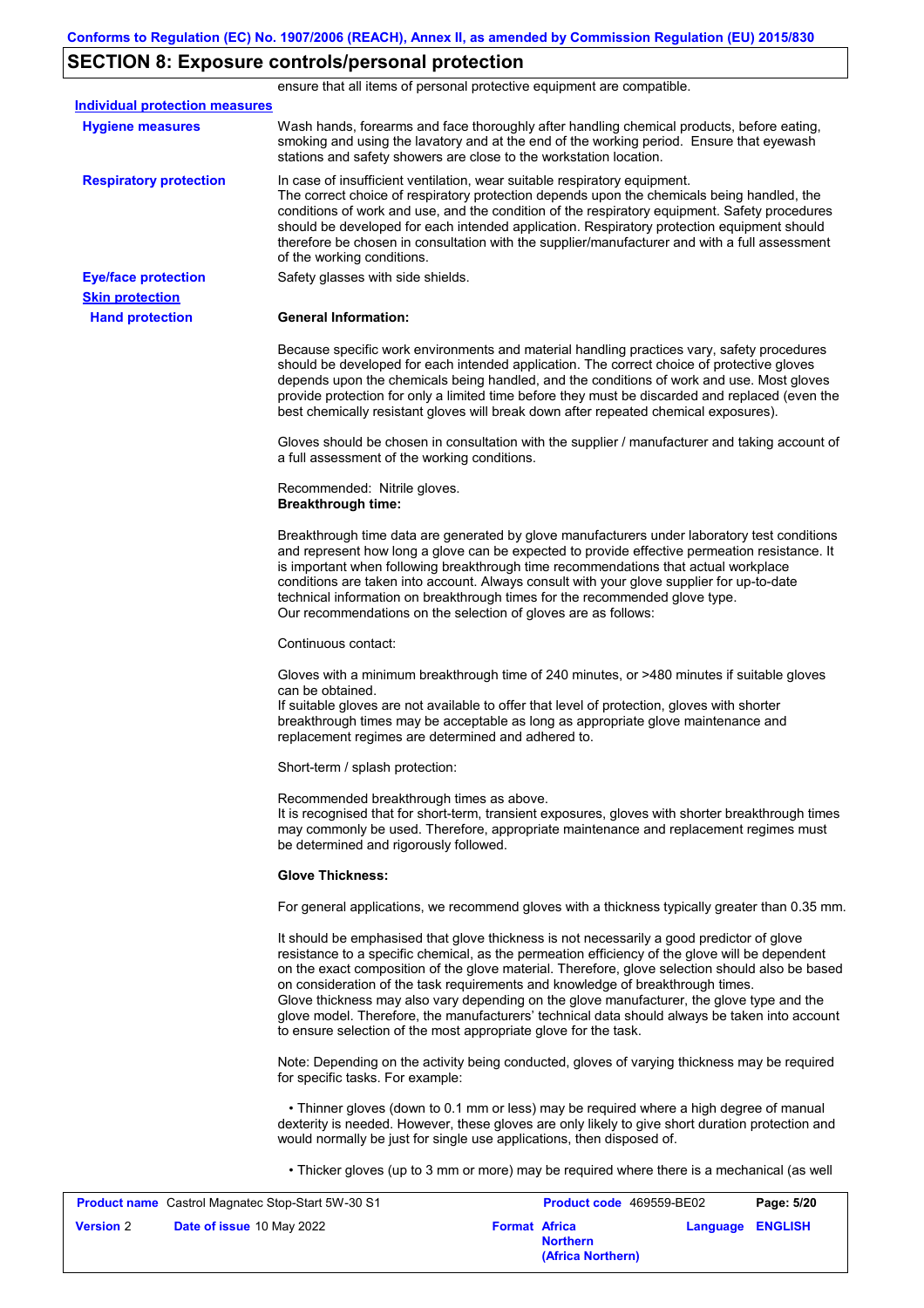as a chemical) risk i.e. where there is abrasion or puncture potential.

## **SECTION 8: Exposure controls/personal protection**

| <b>Skin and body</b>                      | Use of protective clothing is good industrial practice.<br>Personal protective equipment for the body should be selected based on the task being<br>performed and the risks involved and should be approved by a specialist before handling this<br>product.<br>Cotton or polyester/cotton overalls will only provide protection against light superficial<br>contamination that will not soak through to the skin. Overalls should be laundered on a regular<br>basis. When the risk of skin exposure is high (e.g. when cleaning up spillages or if there is a<br>risk of splashing) then chemical resistant aprons and/or impervious chemical suits and boots<br>will be required. |
|-------------------------------------------|---------------------------------------------------------------------------------------------------------------------------------------------------------------------------------------------------------------------------------------------------------------------------------------------------------------------------------------------------------------------------------------------------------------------------------------------------------------------------------------------------------------------------------------------------------------------------------------------------------------------------------------------------------------------------------------|
| <b>Refer to standards:</b>                | Respiratory protection: EN 529<br>Gloves: EN 420, EN 374<br>Eye protection: EN 166<br>Filtering half-mask: EN 149<br>Filtering half-mask with valve: EN 405<br>Half-mask: EN 140 plus filter<br>Full-face mask: EN 136 plus filter<br>Particulate filters: EN 143<br>Gas/combined filters: EN 14387                                                                                                                                                                                                                                                                                                                                                                                   |
| <b>Environmental exposure</b><br>controls | Emissions from ventilation or work process equipment should be checked to ensure they<br>comply with the requirements of environmental protection legislation. In some cases, fume<br>scrubbers, filters or engineering modifications to the process equipment will be necessary to<br>reduce emissions to acceptable levels.                                                                                                                                                                                                                                                                                                                                                         |

## **SECTION 9: Physical and chemical properties**

| 9.1 Information on basic physical and chemical properties |                                                                  |
|-----------------------------------------------------------|------------------------------------------------------------------|
| <b>Appearance</b>                                         |                                                                  |
| <b>Physical state</b>                                     | Liquid.                                                          |
| <b>Colour</b>                                             | Amber. [Light]                                                   |
| <b>Odour</b>                                              | Not available.                                                   |
| <b>Odour threshold</b>                                    | Not available.                                                   |
| pH                                                        | Not applicable.                                                  |
| <b>Melting point/freezing point</b>                       | Not available.                                                   |
| Initial boiling point and boiling<br>range                | Not available.                                                   |
| <b>Pour point</b>                                         | -46 $^{\circ}$ C                                                 |
| <b>Flash point</b>                                        | Closed cup: 209°C (408.2°F) [Pensky-Martens]                     |
| <b>Evaporation rate</b>                                   | Not available.                                                   |
| <b>Flammability (solid, gas)</b>                          | Not available.                                                   |
| <b>Upper/lower flammability or</b><br>explosive limits    | Not available.                                                   |
| <b>Vapour pressure</b>                                    | Not available.                                                   |
| <b>Vapour density</b>                                     | Not available.                                                   |
| <b>Relative density</b>                                   | Not available.                                                   |
| <b>Density</b>                                            | <1000 kg/m <sup>3</sup> (<1 g/cm <sup>3</sup> ) at 15°C          |
| <b>Solubility(ies)</b>                                    | insoluble in water.                                              |
| <b>Partition coefficient: n-octanol/</b><br>water         | Not applicable.                                                  |
| <b>Auto-ignition temperature</b>                          | Not available.                                                   |
| <b>Decomposition temperature</b>                          | Not available.                                                   |
| <b>Viscosity</b>                                          | Kinematic: 59.9 mm <sup>2</sup> /s (59.9 cSt) at 40 $^{\circ}$ C |
|                                                           | Kinematic: 10.3 mm <sup>2</sup> /s (10.3 cSt) at 100°C           |
| <b>Explosive properties</b>                               | Not available.                                                   |

#### **9.2 Other information**

No additional information.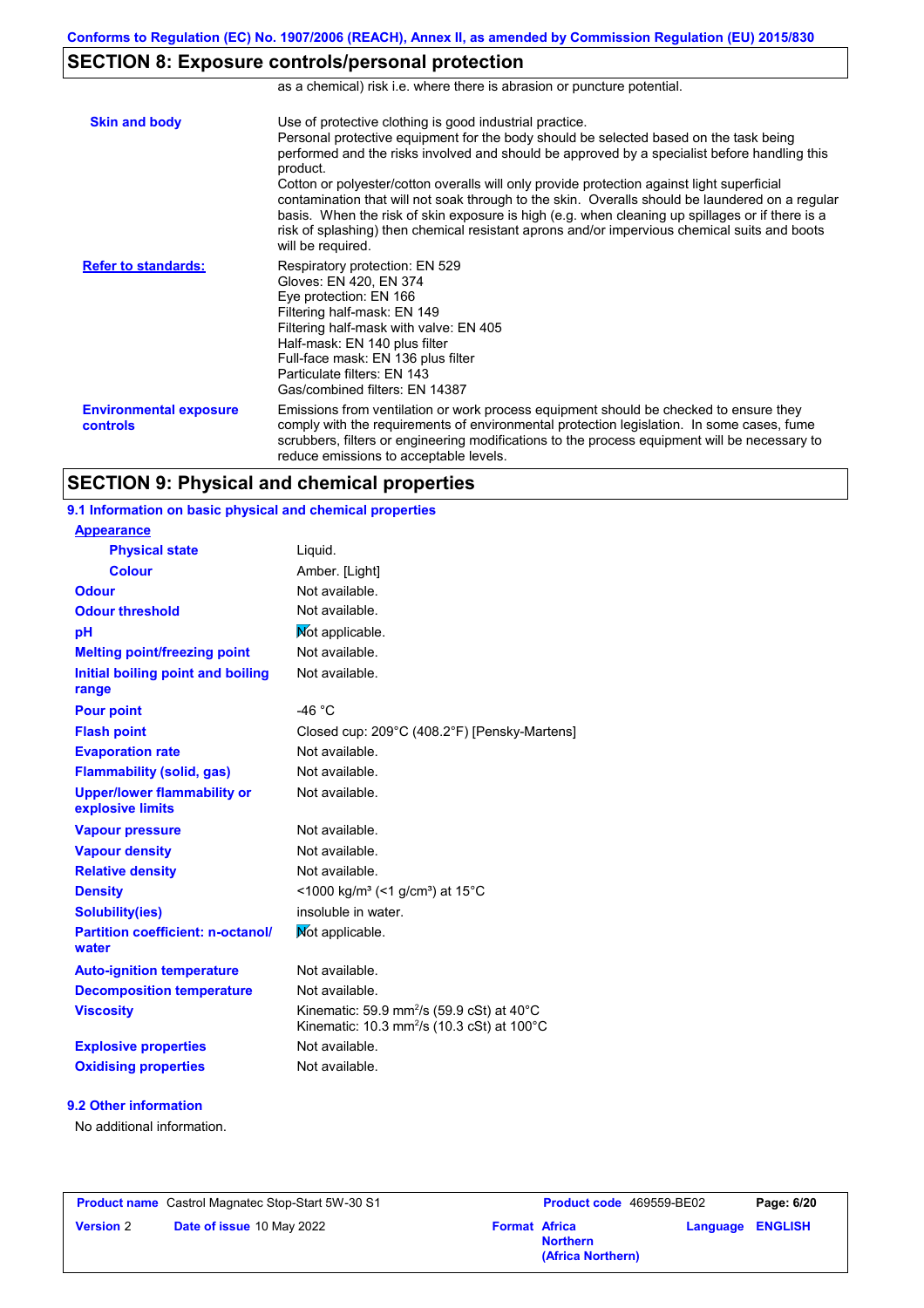| <b>SECTION 10: Stability and reactivity</b>       |                                                                                                                                                                         |
|---------------------------------------------------|-------------------------------------------------------------------------------------------------------------------------------------------------------------------------|
| <b>10.1 Reactivity</b>                            | No specific test data available for this product. Refer to Conditions to avoid and Incompatible<br>materials for additional information.                                |
| <b>10.2 Chemical stability</b>                    | The product is stable.                                                                                                                                                  |
| <b>10.3 Possibility of</b><br>hazardous reactions | Under normal conditions of storage and use, hazardous reactions will not occur.<br>Under normal conditions of storage and use, hazardous polymerisation will not occur. |
| <b>10.4 Conditions to avoid</b>                   | Avoid all possible sources of ignition (spark or flame).                                                                                                                |
| 10.5 Incompatible materials                       | Reactive or incompatible with the following materials: oxidising materials.                                                                                             |
| <b>10.6 Hazardous</b><br>decomposition products   | Under normal conditions of storage and use, hazardous decomposition products should not be<br>produced.                                                                 |
|                                                   |                                                                                                                                                                         |

## **SECTION 11: Toxicological information**

## **11.1 Information on toxicological effects**

| <b>Product/ingredient name</b>                                                             |                                                                                                                                                                                                                                                                                                                                                                                                                 | kg)  | (mg/kg) | (gases)<br>(ppm) | (vapours)<br>(mg/l) | (dusts<br>and mists)<br>(mg/l) |
|--------------------------------------------------------------------------------------------|-----------------------------------------------------------------------------------------------------------------------------------------------------------------------------------------------------------------------------------------------------------------------------------------------------------------------------------------------------------------------------------------------------------------|------|---------|------------------|---------------------|--------------------------------|
| 214-16-18 Alkyl phenol                                                                     |                                                                                                                                                                                                                                                                                                                                                                                                                 | 2500 | N/A     | N/A              | N/A                 | N/A                            |
| <b>Information on likely</b><br>routes of exposure                                         | Routes of entry anticipated: Dermal, Inhalation.                                                                                                                                                                                                                                                                                                                                                                |      |         |                  |                     |                                |
| <b>Potential acute health effects</b>                                                      |                                                                                                                                                                                                                                                                                                                                                                                                                 |      |         |                  |                     |                                |
| <b>Inhalation</b>                                                                          | Exposure to decomposition products may cause a health hazard. Serious effects may be<br>delayed following exposure.                                                                                                                                                                                                                                                                                             |      |         |                  |                     |                                |
| <b>Ingestion</b>                                                                           | No known significant effects or critical hazards.                                                                                                                                                                                                                                                                                                                                                               |      |         |                  |                     |                                |
| <b>Skin contact</b>                                                                        | Defatting to the skin. May cause skin dryness and irritation.                                                                                                                                                                                                                                                                                                                                                   |      |         |                  |                     |                                |
| <b>Eye contact</b>                                                                         | No known significant effects or critical hazards.                                                                                                                                                                                                                                                                                                                                                               |      |         |                  |                     |                                |
| Symptoms related to the physical, chemical and toxicological characteristics               |                                                                                                                                                                                                                                                                                                                                                                                                                 |      |         |                  |                     |                                |
| <b>Inhalation</b>                                                                          | No specific data.                                                                                                                                                                                                                                                                                                                                                                                               |      |         |                  |                     |                                |
| <b>Ingestion</b>                                                                           | No specific data.                                                                                                                                                                                                                                                                                                                                                                                               |      |         |                  |                     |                                |
| <b>Skin contact</b>                                                                        | Adverse symptoms may include the following:<br>irritation<br>dryness<br>cracking                                                                                                                                                                                                                                                                                                                                |      |         |                  |                     |                                |
| <b>Eye contact</b>                                                                         | No specific data.                                                                                                                                                                                                                                                                                                                                                                                               |      |         |                  |                     |                                |
| Delayed and immediate effects as well as chronic effects from short and long-term exposure |                                                                                                                                                                                                                                                                                                                                                                                                                 |      |         |                  |                     |                                |
| <b>Inhalation</b>                                                                          | Overexposure to the inhalation of airborne droplets or aerosols may cause irritation of the<br>respiratory tract.                                                                                                                                                                                                                                                                                               |      |         |                  |                     |                                |
| <b>Ingestion</b>                                                                           | Ingestion of large quantities may cause nausea and diarrhoea.                                                                                                                                                                                                                                                                                                                                                   |      |         |                  |                     |                                |
| <b>Skin contact</b>                                                                        | Prolonged or repeated contact can defat the skin and lead to irritation and/or dermatitis.                                                                                                                                                                                                                                                                                                                      |      |         |                  |                     |                                |
| <b>Eye contact</b>                                                                         | Potential risk of transient stinging or redness if accidental eye contact occurs.                                                                                                                                                                                                                                                                                                                               |      |         |                  |                     |                                |
| <b>Potential chronic health effects</b>                                                    |                                                                                                                                                                                                                                                                                                                                                                                                                 |      |         |                  |                     |                                |
| <b>General</b>                                                                             | <b>USED ENGINE OILS</b><br>Combustion products resulting from the operation of internal combustion engines contaminate<br>engine oils during use. Used engine oil may contain hazardous components which have the<br>potential to cause skin cancer. Frequent or prolonged contact with all types and makes of used<br>engine oil must therefore be avoided and a high standard of personal hygiene maintained. |      |         |                  |                     |                                |
| <b>Carcinogenicity</b>                                                                     | No known significant effects or critical hazards.                                                                                                                                                                                                                                                                                                                                                               |      |         |                  |                     |                                |
| <b>Mutagenicity</b>                                                                        | No known significant effects or critical hazards.                                                                                                                                                                                                                                                                                                                                                               |      |         |                  |                     |                                |

**Developmental effects** No known significant effects or critical hazards.

**Fertility effects** No known significant effects or critical hazards.

| <b>Product name</b> Castrol Magnatec Stop-Start 5W-30 S1 |                           | <b>Product code</b> 469559-BE02 |                                      | Page: 7/20              |  |
|----------------------------------------------------------|---------------------------|---------------------------------|--------------------------------------|-------------------------|--|
| <b>Version 2</b>                                         | Date of issue 10 May 2022 | <b>Format Africa</b>            | <b>Northern</b><br>(Africa Northern) | <b>Language ENGLISH</b> |  |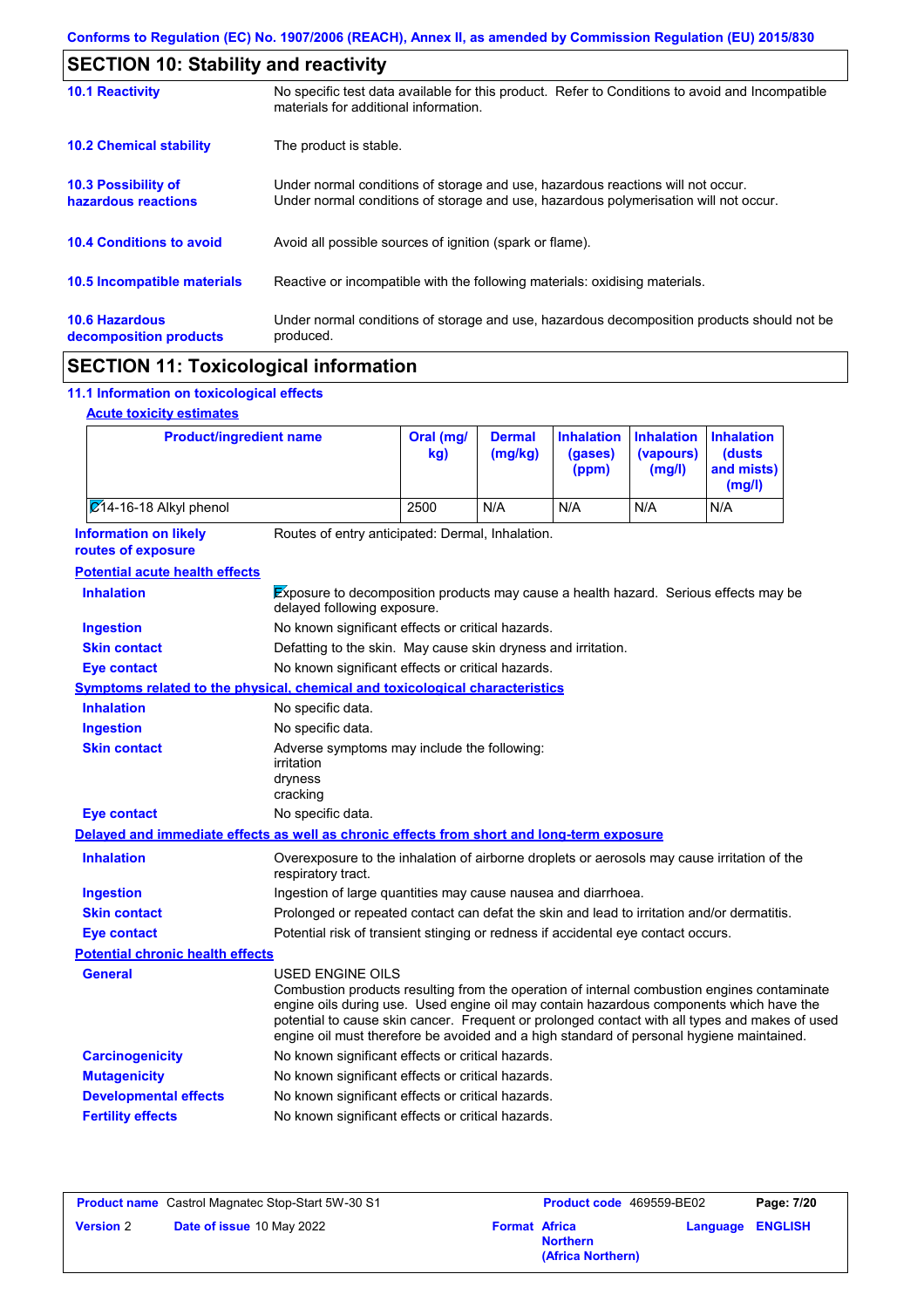#### **SECTION 12: Ecological information**

#### **12.1 Toxicity**

**Environmental hazards** Not classified as dangerous

#### **12.2 Persistence and degradability**

Expected to be biodegradable.

#### **12.3 Bioaccumulative potential**

This product is not expected to bioaccumulate through food chains in the environment.

| <b>12.4 Mobility in soil</b>                                  |                                                                      |
|---------------------------------------------------------------|----------------------------------------------------------------------|
| <b>Soil/water partition</b><br>coefficient (K <sub>oc</sub> ) | Not available.                                                       |
| <b>Mobility</b>                                               | Spillages may penetrate the soil causing ground water contamination. |

#### **12.5 Results of PBT and vPvB assessment**

Product does not meet the criteria for PBT or vPvB according to Regulation (EC) No. 1907/2006, Annex XIII.

#### **12.6 Other adverse effects**

| <b>Other ecological information</b> | Spills may form a film on water surfaces causing physical damage to organisms. Oxygen |
|-------------------------------------|---------------------------------------------------------------------------------------|
|                                     | transfer could also be impaired.                                                      |

#### **SECTION 13: Disposal considerations**

#### **13.1 Waste treatment methods**

#### **Product**

**Methods of disposal**

Where possible, arrange for product to be recycled. Dispose of via an authorised person/ licensed waste disposal contractor in accordance with local regulations.

#### **Hazardous waste** Yes.

#### **European waste catalogue (EWC)**

| Waste code | <b>Waste designation</b>                                         |
|------------|------------------------------------------------------------------|
| $130205*$  | Imineral-based non-chlorinated engine, gear and lubricating oils |

However, deviation from the intended use and/or the presence of any potential contaminants may require an alternative waste disposal code to be assigned by the end user.

#### **Packaging**

| <b>Methods of disposal</b> | Where possible, arrange for product to be recycled. Dispose of via an authorised person/<br>licensed waste disposal contractor in accordance with local regulations.                                                                    |
|----------------------------|-----------------------------------------------------------------------------------------------------------------------------------------------------------------------------------------------------------------------------------------|
| <b>Special precautions</b> | This material and its container must be disposed of in a safe way. Empty containers or liners<br>may retain some product residues. Avoid dispersal of spilt material and runoff and contact with<br>soil, waterways, drains and sewers. |
| <b>References</b>          | Commission 2014/955/EU<br>Directive 2008/98/EC                                                                                                                                                                                          |

## **SECTION 14: Transport information**

|                                           | <b>ADR/RID</b>                                           | <b>ADN</b>           | <b>IMDG</b>                          | <b>IATA</b>                       |
|-------------------------------------------|----------------------------------------------------------|----------------------|--------------------------------------|-----------------------------------|
| 14.1 UN number                            | Not regulated.                                           | Not regulated.       | Not regulated.                       | Not regulated.                    |
| 14.2 UN proper<br>shipping name           |                                                          |                      |                                      |                                   |
| <b>14.3 Transport</b><br>hazard class(es) |                                                          |                      |                                      |                                   |
| 14.4 Packing<br>group                     |                                                          |                      |                                      |                                   |
| 14.5<br><b>Environmental</b><br>hazards   | No.                                                      | No.                  | No.                                  | No.                               |
|                                           | <b>Product name</b> Castrol Magnatec Stop-Start 5W-30 S1 |                      | Product code 469559-BE02             | Page: 8/20                        |
| <b>Version 2</b>                          | Date of issue 10 May 2022                                | <b>Format Africa</b> | <b>Northern</b><br>(Africa Northern) | <b>ENGLISH</b><br><b>Language</b> |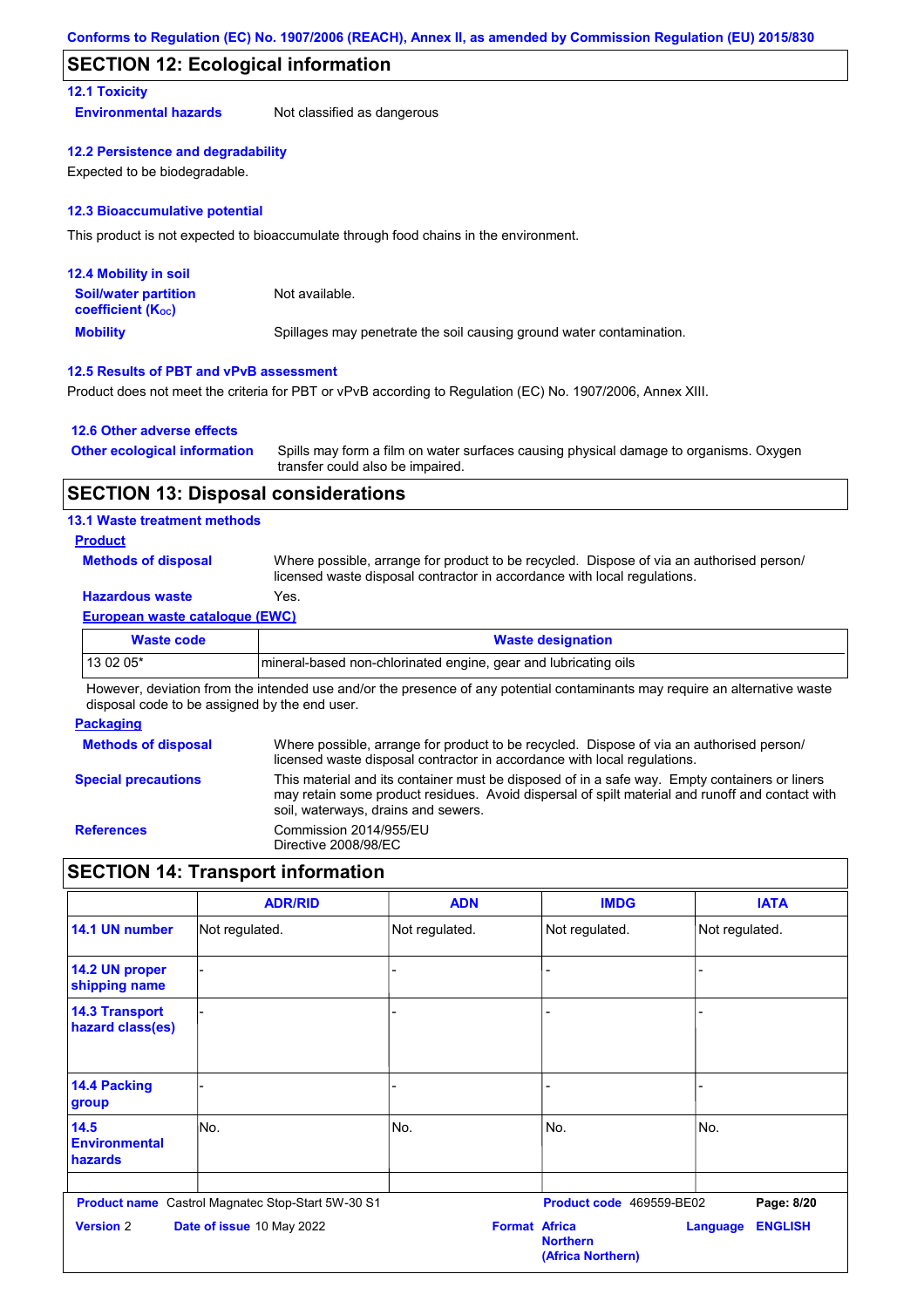|                                                                                                                                                                                                                   |                                                                                                                                                                                                                                                                                                                                                                            |                                                                        | Conforms to Regulation (EC) No. 1907/2006 (REACH), Annex II, as amended by Commission Regulation (EU) 2015/830                                                                                                                                                                |
|-------------------------------------------------------------------------------------------------------------------------------------------------------------------------------------------------------------------|----------------------------------------------------------------------------------------------------------------------------------------------------------------------------------------------------------------------------------------------------------------------------------------------------------------------------------------------------------------------------|------------------------------------------------------------------------|-------------------------------------------------------------------------------------------------------------------------------------------------------------------------------------------------------------------------------------------------------------------------------|
| <b>SECTION 14: Transport information</b>                                                                                                                                                                          |                                                                                                                                                                                                                                                                                                                                                                            |                                                                        |                                                                                                                                                                                                                                                                               |
| <b>Additional</b><br>information                                                                                                                                                                                  |                                                                                                                                                                                                                                                                                                                                                                            |                                                                        |                                                                                                                                                                                                                                                                               |
| <b>14.6 Special precautions for</b><br>user                                                                                                                                                                       | Not available.                                                                                                                                                                                                                                                                                                                                                             |                                                                        |                                                                                                                                                                                                                                                                               |
| <b>14.7 Transport in bulk</b><br>according to IMO<br><b>instruments</b>                                                                                                                                           | Not available.                                                                                                                                                                                                                                                                                                                                                             |                                                                        |                                                                                                                                                                                                                                                                               |
| <b>SECTION 15: Regulatory information</b>                                                                                                                                                                         |                                                                                                                                                                                                                                                                                                                                                                            |                                                                        |                                                                                                                                                                                                                                                                               |
| 15.1 Safety, health and environmental regulations/legislation specific for the substance or mixture<br>EU Regulation (EC) No. 1907/2006 (REACH)<br><b>Annex XIV - List of substances subject to authorisation</b> |                                                                                                                                                                                                                                                                                                                                                                            |                                                                        |                                                                                                                                                                                                                                                                               |
| <b>Annex XIV</b>                                                                                                                                                                                                  |                                                                                                                                                                                                                                                                                                                                                                            |                                                                        |                                                                                                                                                                                                                                                                               |
| None of the components are listed.                                                                                                                                                                                |                                                                                                                                                                                                                                                                                                                                                                            |                                                                        |                                                                                                                                                                                                                                                                               |
| <b>Substances of very high concern</b>                                                                                                                                                                            |                                                                                                                                                                                                                                                                                                                                                                            |                                                                        |                                                                                                                                                                                                                                                                               |
| None of the components are listed.                                                                                                                                                                                |                                                                                                                                                                                                                                                                                                                                                                            |                                                                        |                                                                                                                                                                                                                                                                               |
| <b>Other regulations</b>                                                                                                                                                                                          |                                                                                                                                                                                                                                                                                                                                                                            |                                                                        |                                                                                                                                                                                                                                                                               |
| <b>REACH Status</b>                                                                                                                                                                                               | current requirements of REACH.                                                                                                                                                                                                                                                                                                                                             |                                                                        | The company, as identified in Section 1, sells this product in the EU in compliance with the                                                                                                                                                                                  |
| <b>United States inventory</b><br>(TSCA 8b)                                                                                                                                                                       | All components are active or exempted.                                                                                                                                                                                                                                                                                                                                     |                                                                        |                                                                                                                                                                                                                                                                               |
| <b>Australia inventory (AIIC)</b>                                                                                                                                                                                 | All components are listed or exempted.                                                                                                                                                                                                                                                                                                                                     |                                                                        |                                                                                                                                                                                                                                                                               |
| <b>Canada inventory</b>                                                                                                                                                                                           | All components are listed or exempted.                                                                                                                                                                                                                                                                                                                                     |                                                                        |                                                                                                                                                                                                                                                                               |
| <b>China inventory (IECSC)</b>                                                                                                                                                                                    | All components are listed or exempted.                                                                                                                                                                                                                                                                                                                                     |                                                                        |                                                                                                                                                                                                                                                                               |
| <b>Japan inventory (CSCL)</b>                                                                                                                                                                                     | All components are listed or exempted.                                                                                                                                                                                                                                                                                                                                     |                                                                        |                                                                                                                                                                                                                                                                               |
| <b>Korea inventory (KECI)</b><br><b>Philippines inventory</b><br>(PICCS)                                                                                                                                          | All components are listed or exempted.<br>At least one component is not listed.                                                                                                                                                                                                                                                                                            |                                                                        |                                                                                                                                                                                                                                                                               |
| <b>Taiwan Chemical</b><br><b>Substances Inventory</b><br>(TCSI)                                                                                                                                                   | All components are listed or exempted.                                                                                                                                                                                                                                                                                                                                     |                                                                        |                                                                                                                                                                                                                                                                               |
| Ozone depleting substances (1005/2009/EU)<br>Not listed.                                                                                                                                                          |                                                                                                                                                                                                                                                                                                                                                                            |                                                                        |                                                                                                                                                                                                                                                                               |
| Prior Informed Consent (PIC) (649/2012/EU)<br>Not listed.                                                                                                                                                         |                                                                                                                                                                                                                                                                                                                                                                            |                                                                        |                                                                                                                                                                                                                                                                               |
| <b>Seveso Directive</b>                                                                                                                                                                                           |                                                                                                                                                                                                                                                                                                                                                                            |                                                                        |                                                                                                                                                                                                                                                                               |
| This product is not controlled under the Seveso Directive.                                                                                                                                                        |                                                                                                                                                                                                                                                                                                                                                                            |                                                                        |                                                                                                                                                                                                                                                                               |
| <b>National regulations</b>                                                                                                                                                                                       |                                                                                                                                                                                                                                                                                                                                                                            |                                                                        |                                                                                                                                                                                                                                                                               |
| <b>15.2 Chemical safety</b><br>assessment                                                                                                                                                                         |                                                                                                                                                                                                                                                                                                                                                                            |                                                                        | A Chemical Safety Assessment has been carried out for one or more of the substances within<br>this mixture. A Chemical Safety Assessment has not been carried out for the mixture itself.                                                                                     |
| <b>SECTION 16: Other information</b>                                                                                                                                                                              |                                                                                                                                                                                                                                                                                                                                                                            |                                                                        |                                                                                                                                                                                                                                                                               |
| <b>Abbreviations and acronyms</b>                                                                                                                                                                                 | Inland Waterway<br>Road<br>ATE = Acute Toxicity Estimate<br>BCF = Bioconcentration Factor<br><b>CAS = Chemical Abstracts Service</b><br>CSA = Chemical Safety Assessment<br><b>CSR = Chemical Safety Report</b><br><b>DMEL = Derived Minimal Effect Level</b><br>DNEL = Derived No Effect Level<br>ES = Exposure Scenario<br>EUH statement = CLP-specific Hazard statement | EINECS = European Inventory of Existing Commercial chemical Substances | ADN = European Provisions concerning the International Carriage of Dangerous Goods by<br>ADR = The European Agreement concerning the International Carriage of Dangerous Goods by<br>CLP = Classification, Labelling and Packaging Regulation [Regulation (EC) No. 1272/2008] |
| Product name Castrol Magnatec Stop-Start 5W-30 S1                                                                                                                                                                 |                                                                                                                                                                                                                                                                                                                                                                            |                                                                        | Product code 469559-BE02<br>Page: 9/20                                                                                                                                                                                                                                        |
| <b>Version 2</b><br>Date of issue 10 May 2022                                                                                                                                                                     |                                                                                                                                                                                                                                                                                                                                                                            | <b>Format Africa</b><br><b>Northern</b><br>(Africa Northern)           | <b>ENGLISH</b><br>Language                                                                                                                                                                                                                                                    |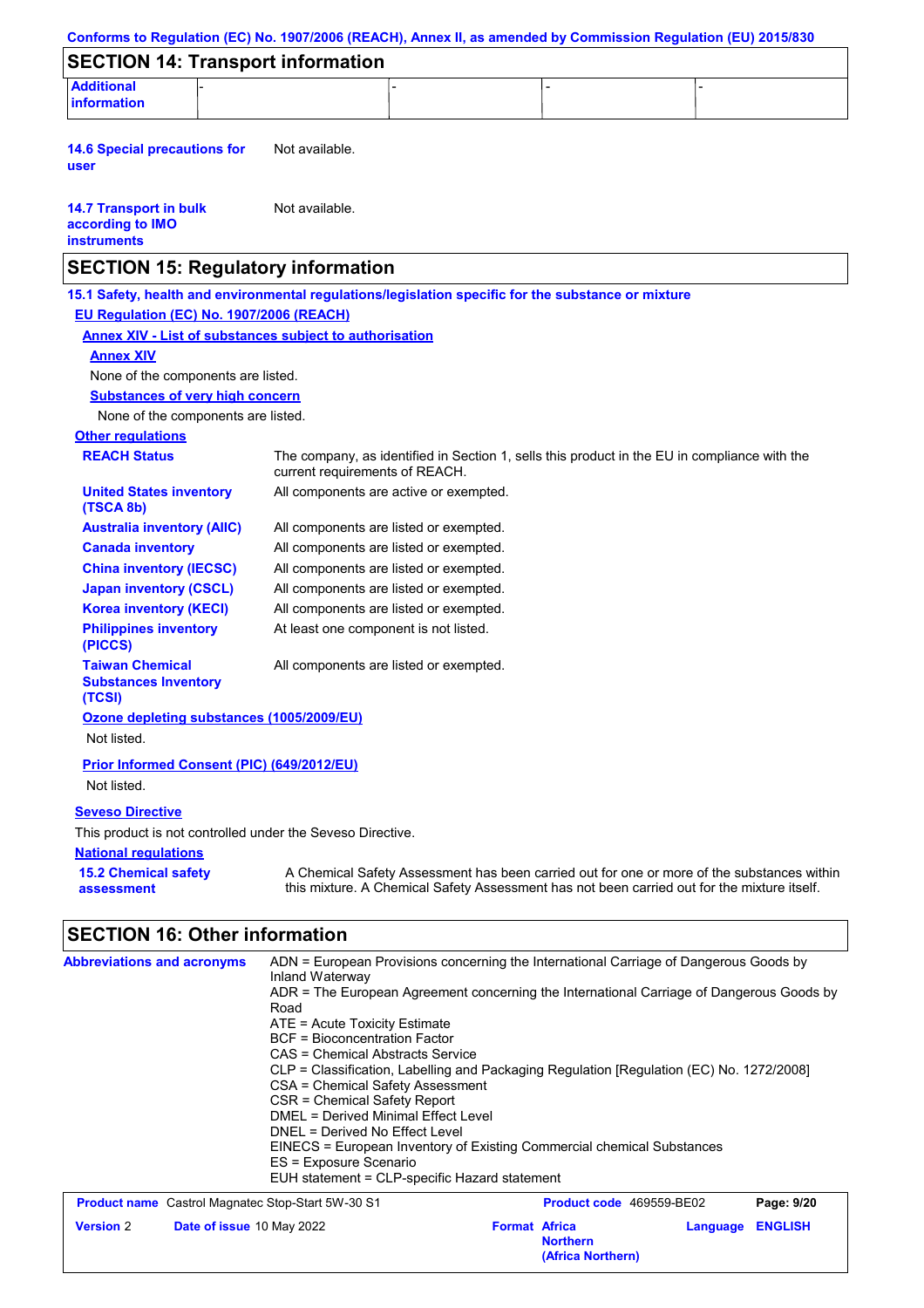## **SECTION 16: Other information**

| EWC = European Waste Cataloque                                                                                                                                                                                                    |
|-----------------------------------------------------------------------------------------------------------------------------------------------------------------------------------------------------------------------------------|
| GHS = Globally Harmonized System of Classification and Labelling of Chemicals                                                                                                                                                     |
| IATA = International Air Transport Association                                                                                                                                                                                    |
| IBC = Intermediate Bulk Container                                                                                                                                                                                                 |
| <b>IMDG</b> = International Maritime Dangerous Goods                                                                                                                                                                              |
| LogPow = logarithm of the octanol/water partition coefficient                                                                                                                                                                     |
| MARPOL = International Convention for the Prevention of Pollution From Ships, 1973 as                                                                                                                                             |
| modified by the Protocol of 1978. ("Marpol" = marine pollution)                                                                                                                                                                   |
| OECD = Organisation for Economic Co-operation and Development                                                                                                                                                                     |
| PBT = Persistent, Bioaccumulative and Toxic                                                                                                                                                                                       |
| <b>PNEC = Predicted No Effect Concentration</b>                                                                                                                                                                                   |
| REACH = Registration, Evaluation, Authorisation and Restriction of Chemicals Regulation<br>[Regulation (EC) No. 1907/2006]                                                                                                        |
| RID = The Regulations concerning the International Carriage of Dangerous Goods by Rail<br><b>RRN = REACH Registration Number</b>                                                                                                  |
| SADT = Self-Accelerating Decomposition Temperature                                                                                                                                                                                |
| SVHC = Substances of Very High Concern                                                                                                                                                                                            |
| STOT-RE = Specific Target Organ Toxicity - Repeated Exposure                                                                                                                                                                      |
| STOT-SE = Specific Target Organ Toxicity - Single Exposure                                                                                                                                                                        |
| $TWA = Time weighted average$                                                                                                                                                                                                     |
| $UN = United Nations$                                                                                                                                                                                                             |
| UVCB = Complex hydrocarbon substance                                                                                                                                                                                              |
| VOC = Volatile Organic Compound                                                                                                                                                                                                   |
| vPvB = Very Persistent and Very Bioaccumulative                                                                                                                                                                                   |
| Varies = may contain one or more of the following 64741-88-4 / RRN 01-2119488706-23,                                                                                                                                              |
| 64741-89-5 / RRN 01-2119487067-30, 64741-95-3 / RRN 01-2119487081-40, 64741-96-4/ RRN                                                                                                                                             |
| 01-2119483621-38, 64742-01-4 / RRN 01-2119488707-21, 64742-44-5 / RRN                                                                                                                                                             |
| 01-2119985177-24, 64742-45-6, 64742-52-5 / RRN 01-2119467170-45, 64742-53-6 / RRN                                                                                                                                                 |
| 01-2119480375-34, 64742-54-7 / RRN 01-2119484627-25, 64742-55-8 / RRN                                                                                                                                                             |
| 01-2119487077-29, 64742-56-9 / RRN 01-2119480132-48, 64742-57-0 / RRN                                                                                                                                                             |
| 01-2119489287-22, 64742-58-1, 64742-62-7 / RRN 01-2119480472-38, 64742-63-8,                                                                                                                                                      |
| 64742-65-0 / RRN 01-2119471299-27, 64742-70-7 / RRN 01-2119487080-42, 72623-85-9 /                                                                                                                                                |
| RRN 01-2119555262-43, 72623-86-0 / RRN 01-2119474878-16, 72623-87-1 / RRN                                                                                                                                                         |
| 01-2119474889-13                                                                                                                                                                                                                  |
| $\mathbf{r}$ . The contract of the contract of the contract of the contract of the contract of the contract of the contract of the contract of the contract of the contract of the contract of the contract of the contract of th |

#### **Procedure used to derive the classification according to Regulation (EC) No. 1272/2008 [CLP/GHS]**

| <b>Classification</b>              |                            | <b>Justification</b> |
|------------------------------------|----------------------------|----------------------|
| Not classified.                    |                            |                      |
| <b>History</b>                     |                            |                      |
| Date of issue/ Date of<br>revision | 10/05/2022.                |                      |
| Date of previous issue             | 27/08/2020.                |                      |
| <b>Prepared by</b>                 | <b>Product Stewardship</b> |                      |

#### **Indicates information that has changed from previously issued version.**

#### **Notice to reader**

All reasonably practicable steps have been taken to ensure this data sheet and the health, safety and environmental information contained in it is accurate as of the date specified below. No warranty or representation, express or implied is made as to the accuracy or completeness of the data and information in this data sheet.

The data and advice given apply when the product is sold for the stated application or applications. You should not use the product other than for the stated application or applications without seeking advice from BP Group.

It is the user's obligation to evaluate and use this product safely and to comply with all applicable laws and regulations. The BP Group shall not be responsible for any damage or injury resulting from use, other than the stated product use of the material, from any failure to adhere to recommendations, or from any hazards inherent in the nature of the material. Purchasers of the product for supply to a third party for use at work, have a duty to take all necessary steps to ensure that any person handling or using the product is provided with the information in this sheet. Employers have a duty to tell employees and others who may be affected of any hazards described in this sheet and of any precautions that should be taken. You can contact the BP Group to ensure that this document is the most current available. Alteration of this document is strictly prohibited.

**یتفق ولائحة (المجموعة الأوروبیة) رقم 1907/2006 (تشریع تقییم المواد الكیمیائیة وتسجیلھا وإقرارھا (REACH((، الملحق ،2 بصیغتھ المعدلة بلائحة (الاتحاد الأوروبي) رقم 2015/830**





**Product name** Castrol Magnatec Stop-Start 5W-30 S1 **Product Code** 469559-BE02 **Page: 10/20 Version** 2 **Date of issue** 10 May 2022 **Format** Africa

**Northern Language ENGLISH**

**(Africa Northern)**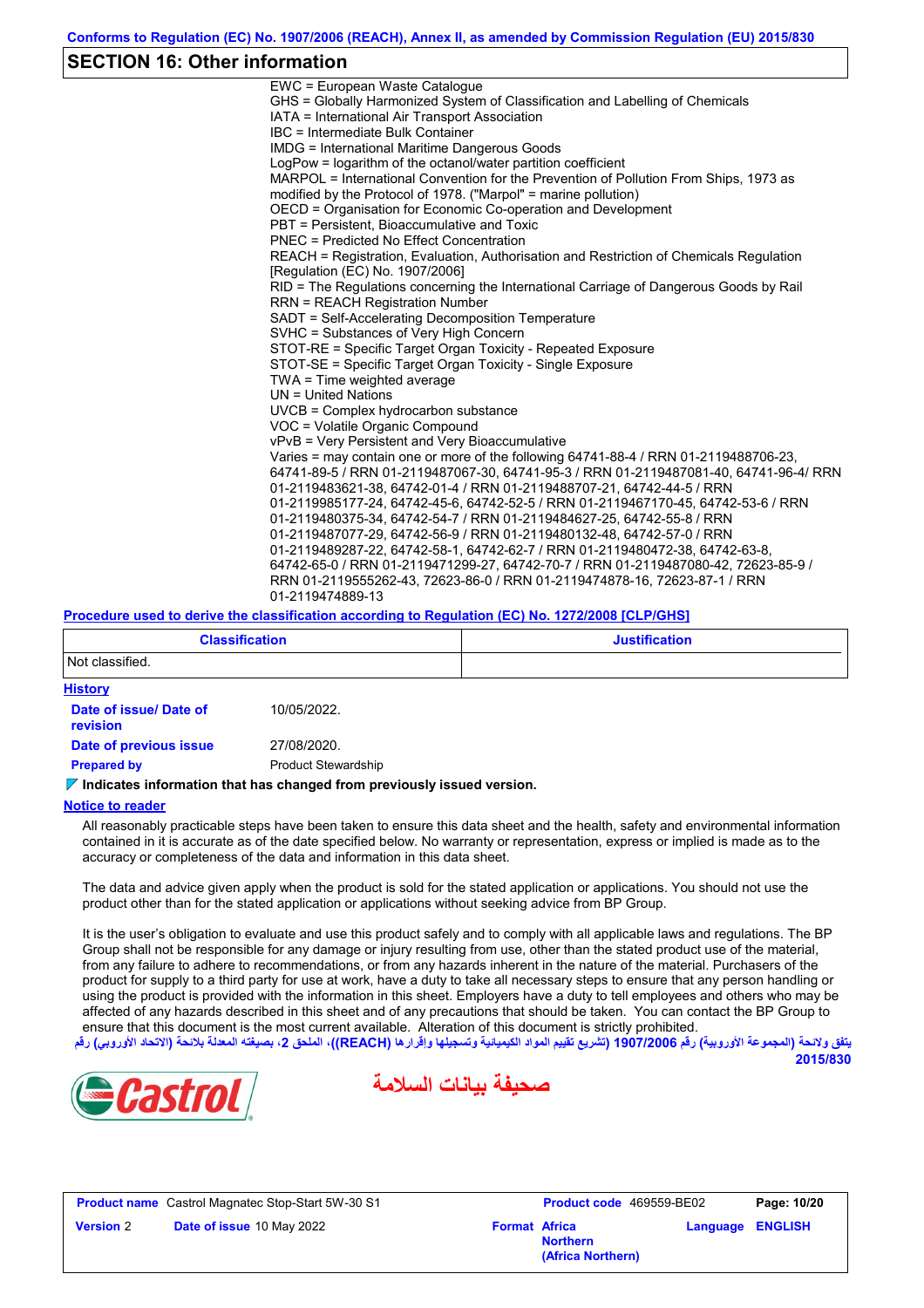| القسم 1: تعريف المادة/المستحضر و الشركة/المشروع |                                                                                                                                         |  |  |
|-------------------------------------------------|-----------------------------------------------------------------------------------------------------------------------------------------|--|--|
| 1.1 مُعرَّف المُنتَج                            |                                                                                                                                         |  |  |
| اسم المنتج                                      | <b>Castrol Magnatec Stop-Start 5W-30 S1</b>                                                                                             |  |  |
| كود المنتج                                      | 469559-BE02                                                                                                                             |  |  |
| صحيفة بيانات سلامة المادة رفم #                 | 469559                                                                                                                                  |  |  |
| نوع المنتَج                                     | Liquid.                                                                                                                                 |  |  |
| 1.3 بيانات مورّد صحيفة بيانات السلامة           |                                                                                                                                         |  |  |
| المورّد                                         | <b>BP</b> France                                                                                                                        |  |  |
|                                                 | Campus Saint Christophe<br>Bâtiment Galilée 3                                                                                           |  |  |
|                                                 | 10 avenue de l'Entreprise                                                                                                               |  |  |
|                                                 | Cergy Saint Christophe<br>95863 CERGY PONTOISE                                                                                          |  |  |
|                                                 | France                                                                                                                                  |  |  |
|                                                 | Tel<br>0 (1) 34 22 40 00                                                                                                                |  |  |
| عنوان البريد الإلكترون <i>ى</i>                 | MSDSadvice@bp.com                                                                                                                       |  |  |
| 1.4 رقم هاتف الطوارئ                            |                                                                                                                                         |  |  |
| رقم هاتف الطوارئ                                | Tél 01 45 42 59 59 : ORFILA                                                                                                             |  |  |
|                                                 | Tél 01 40 05 48 48 - Centre Anti-Poisons de Paris, Hôpital Fernand Widal - 200, Rue de<br>Faubourg Saint-Denis - 75475 Paris Cedex 10   |  |  |
|                                                 | Tél 04 72 11 69 11 - Centre Antipoison et de Toxicovigilance de LYON, Bâtiment A, 4ème                                                  |  |  |
|                                                 | étage, 162, avenue Lacassagne, 69424 Lyon Cedex 03                                                                                      |  |  |
|                                                 | Tél 04 91 75 25 25 - Centre Anti-Poisons de Marseille, Hôpital Salvator, 249, Boulevard Sainte-<br>Marguerite - 13274 Marseille Cedex 9 |  |  |
|                                                 | Tél: 01 30 30 49 99 - Permanence BP France 24/24                                                                                        |  |  |
|                                                 |                                                                                                                                         |  |  |

Carechem: +44 (0) 1235 239 670 (24/7)

## الق*س*م **2:** بيان الأخطار

|                                                                         | 2.1 تصنيف المادة أو الخليط |
|-------------------------------------------------------------------------|----------------------------|
| خلىط                                                                    | تعريف المنتج               |
| <u>التصنيف وفقاً للتنظيم (الاتحاد الأوروبي) رفّع CLP/GHS] 1272/2008</u> |                            |
|                                                                         | غبر مُصنَّفة.              |

مراجعة الأقسام 11 و12 للوقوف على مزید من المعلومات المفصلة بشأن الآثار الصحیة والأعراض والمخاطر البیئیة.

|                                                                                           | 2.2 عناصر الوسم         |
|-------------------------------------------------------------------------------------------|-------------------------|
| بدون كلمة تنبيه                                                                           | كلمة التنبيه            |
| لا توجد تأثيرات شديدة أو مخاطر حرجة معروفة.                                               | عبارات المخاطر          |
|                                                                                           | عبارات التحذير          |
| غير قابل للتطبيق.                                                                         | الوقاية                 |
| غير قابل للتطبيق.                                                                         | الاستجابة               |
| غير قابل للتطبيق.                                                                         | التخزين                 |
| غير قابل للتطبيق.                                                                         | التخلص من النفاية       |
| تحتوي ألكيل فينول 18-16-14_. قد يُحدِث تفاعل تحسسي. صحيفة بيانات السلامة متاحة عند الطلب. | عناصر التوسيم التكميلية |

#### **تنظیم (المجلس الأوروبي) رقم 1907/2006 (تسجیل الكیماویات وتقییمھا وترخیصھا REACH(**

**(Africa Northern)**

| <b>Version 2</b> | Date of issue 10 May 2022                                | <b>Format Africa</b> | <b>Northern</b>          | Language | <b>ENGLISH</b>                                                                                                   |  |  |
|------------------|----------------------------------------------------------|----------------------|--------------------------|----------|------------------------------------------------------------------------------------------------------------------|--|--|
|                  | <b>Product name</b> Castrol Magnatec Stop-Start 5W-30 S1 |                      | Product code 469559-BE02 |          | Page: 11/20                                                                                                      |  |  |
|                  |                                                          |                      | غبر قابل للتطبيق.        |          | تحذير لمسى من الخطر                                                                                              |  |  |
|                  |                                                          |                      | غير  قابل للتطبيق.       |          | يُراعى أن تُزوَّد العبوات بأنظمة إغلاق<br>منبعة للأطفال                                                          |  |  |
|                  |                                                          |                      | غير  قابل للتطبيق.       |          | المُلحق السابع عشر؛ فيود على تصنيع<br>وطرح واستخدام مواد وخلائط<br>وحاجبات مُعبنة خطرة<br>متطلبات التغليف الخاصة |  |  |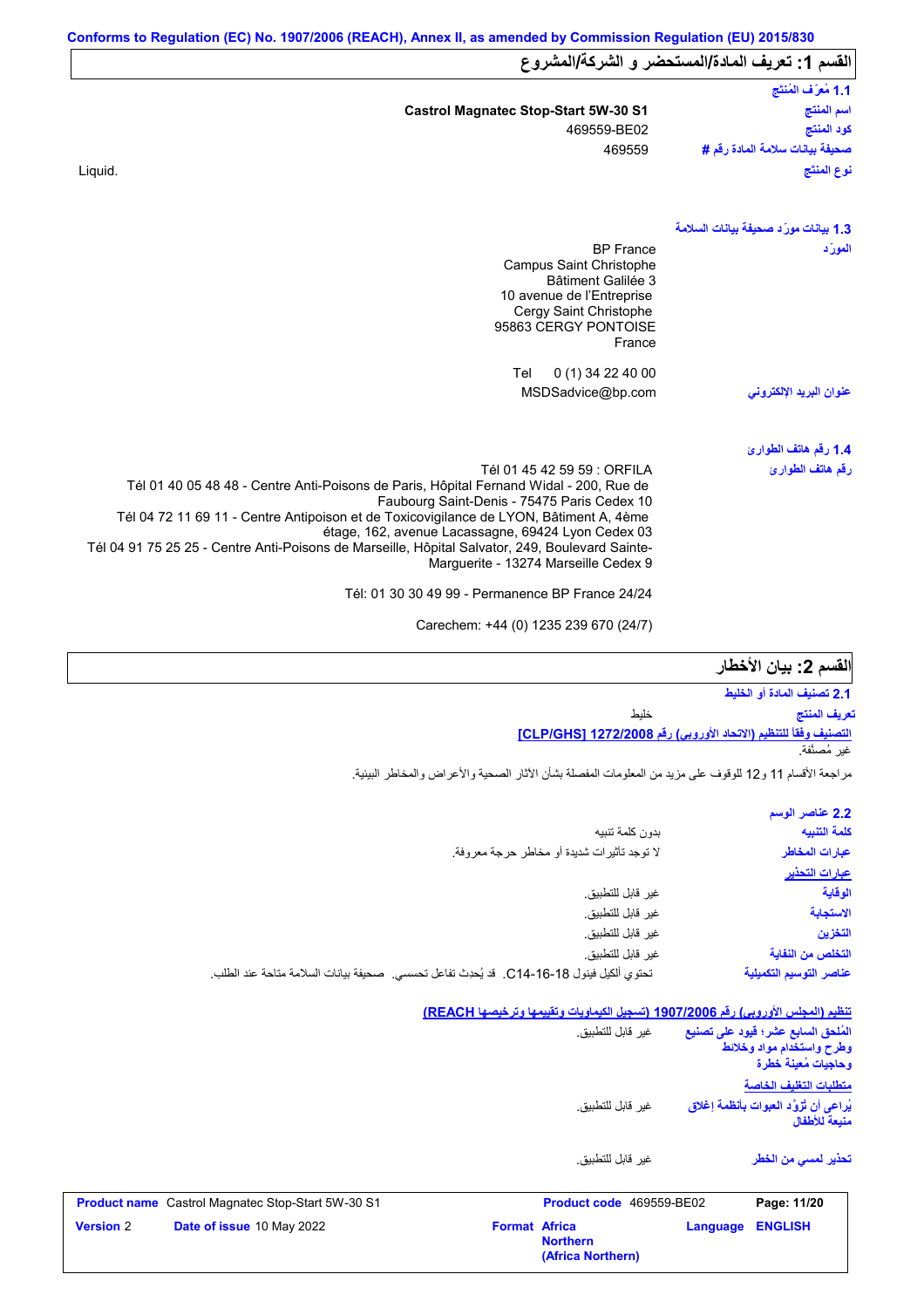|                                                                                                                                  | Conforms to Regulation (EC) No. 1907/2006 (REACH), Annex II, as amended by Commission Regulation (EU) 2015/830                                                             |
|----------------------------------------------------------------------------------------------------------------------------------|----------------------------------------------------------------------------------------------------------------------------------------------------------------------------|
| القسم 2: بيان الأخطار                                                                                                            |                                                                                                                                                                            |
| 2.3 الأخطار الأخرى                                                                                                               |                                                                                                                                                                            |
| نتائج مأخوذة من تقييم الـ PBT (البقاء<br>والسمية والتراكم البيولوجي) والـ<br>vPvB (البقاء الشديد والتراكم )<br>البيولوجي الشديد) | المنتج لا يُلبي معايير ثبات المواد والتراكمية الأحيائية والسمية PBT أو معايير شدة الثبات وشدة التراكمية الأحيائية وفق لائحة المجلس<br>الأوروبي رقم 1907/2006، الملحق XIII. |
| <b>Product meets the criteria</b><br>for PBT or vPvB according<br>to Regulation (EC) No.<br><b>1907/2006, Annex XIII</b>         | This mixture does not contain any substances that are assessed to be a PBT or a vPvB.                                                                                      |
| الأخطار الأخرى التي لا تؤدي إلى<br>تصنيف                                                                                         | يز بل دهو ن الجلد ِ<br>ز بوت المحر كات المستعملة<br>قد يحتوي زيت المحرك المستعمل على مكونات خطيرة من الممكن ان تتسبب في سرطان الجلد.                                       |

انظر معلومات التسمم، القسم 11 من نشرة البیانات ھذه.

## القسم 3: التركيب/معلومات عن المكونات

| خلبط                                                                                                                                |                                                                                                                                                                                                                                                                                                                                                            |                                                                                  |       |
|-------------------------------------------------------------------------------------------------------------------------------------|------------------------------------------------------------------------------------------------------------------------------------------------------------------------------------------------------------------------------------------------------------------------------------------------------------------------------------------------------------|----------------------------------------------------------------------------------|-------|
|                                                                                                                                     |                                                                                                                                                                                                                                                                                                                                                            |                                                                                  |       |
| المُع َفات                                                                                                                          | $\frac{9}{6}$                                                                                                                                                                                                                                                                                                                                              | تنظيم (المفوضية الأوروبية) رقم<br>1272/2008 [التصنيف<br>والتوسيم والتعبئة (CLP)] | النوع |
| 01-2119474889-13:# REACH<br>المفوضية الأوروبية: 4-738-276<br>خدمة الملخصات الكيميائية (CAS):<br>72623-87-1<br>فيرست: 649-483-00-649 | ≥25 - ≤50                                                                                                                                                                                                                                                                                                                                                  | Asp. Tox. 1, H304                                                                | $[1]$ |
| REACH #: 01-2119498288-19                                                                                                           | $\leq 0.3$                                                                                                                                                                                                                                                                                                                                                 | Skin Sens. 1B, H317<br>STOT RE 2, H373                                           | $[1]$ |
|                                                                                                                                     |                                                                                                                                                                                                                                                                                                                                                            |                                                                                  |       |
| 72623-87-1                                                                                                                          |                                                                                                                                                                                                                                                                                                                                                            | Lubricating oils (petroleum),<br>C20-50, hydrotreated neutral<br>oil-based       | $[1]$ |
| المالك                                                                                                                              |                                                                                                                                                                                                                                                                                                                                                            |                                                                                  | $[1]$ |
|                                                                                                                                     |                                                                                                                                                                                                                                                                                                                                                            |                                                                                  |       |
|                                                                                                                                     |                                                                                                                                                                                                                                                                                                                                                            |                                                                                  |       |
|                                                                                                                                     |                                                                                                                                                                                                                                                                                                                                                            |                                                                                  |       |
|                                                                                                                                     | المسم د. الترتيب المتوامات عن المتويات<br>زيت أساسي عالى النقاوة   (خلاصة DMSO 346 IP < 3%). إضافات خاصة للأداء.<br>زيوت تزليق (بترول)، 50-C20، قاعدة زيتية متعادلة معالجة<br>انظر القسم 16 لمطالعة نص بيانات الأخطار آنف الذكر كاملاً .<br>انظر القسم 16 لمطالعة نص بيانات الأخطار آنف الذكر كاملاً .<br>[1] المادة مُصنَّفة على أنها ذات خطر صحى أو بيئي |                                                                                  |       |

[2] مادة ذات حد للتعرض في مكان العمل

[3] المادة تفي بالمعاییر الخاصة بالمواد الباقیة، السامة والمتراكمة حیویاً (PBT (بحسب تنظیم (المفوضیة الأوروبیة) رقم ،1907/2006 المُلحق الثالث عشر

[4] المادة تفي بالمعاییر الخاصة بالمواد شدیدة البقاء وشدیدة التراكم البیولوجي (vPvB (بحسب تنظیم (المفوضیة الأوروبیة) رقم ،1907/2006 المُلحق الثالث عشر

[5] مادة مقلقة قلقاً مكافِئا

[6] إفصاح إضافي وفقًأ لسیاسة الشركة

### القسم **4:** تدبير الإسعاف الأول*ي*

| القسم 4: تدبير الإسعاف الأولي    |                                                                                                                                                                                                                                                                      |
|----------------------------------|----------------------------------------------------------------------------------------------------------------------------------------------------------------------------------------------------------------------------------------------------------------------|
| 4.1 وصف إجراءات الإسعاف الأوَّلي |                                                                                                                                                                                                                                                                      |
| ملامسة العين                     | في حالة الملامسة، يُراعي دفق الماء فوراً على الأعين لمدة لا تقل عن 15 دقيقة.  يجب إبعاد الجفون عن مقلات الأعين لضمان الشطف<br>الكامل.  براعي التحقق من عدم وجود عدسات لاصقة أو إزالتها إن وُجدت.  بُراعي الحصول على الرعاية الطبية.                                  |
| ملامسة الجلد                     | يراعي غسل البشرة غسلا جيدًا بالماء و الصابون أو بأحد منظفات الجلد المعترف بها. أزل الشياب و الأحذية الملوثة. يُراعى غسل<br>الثياب قبل إعادة استخدامها.  يراعى تنظيف الحذاء تنظيفا جيدا قبل ارتدائه ثانية.  يُراعى الحصول على الر عاية الطبية إذا حدث تهيُّج.         |
| استنشاق                          | في حالة الإستنشاق، يُراعي نقل المصاب إلى الهواء الطلق.  في حالة استنشاق مُخلفات التحلل عند نشوب حريق، قد تظهر الأعراض<br>ظهوراً أجلاً . قد يكون من الضروري أن يظل الشخص المعرَّض تحت الملاحظة الطبية لـ 48 ساعة.  يُراعى الحصول على الرعاية<br>الطبية لو ظهرت أعراض. |
| الابتلاع                         | لا تحرض على القيء إلا إن طلب أحد أعضاء الطاقم الطبي منك أن تقوم بهذا.  يُراعى الحصول على الرعاية الطبية لو ظهرت<br>اعر اض.                                                                                                                                           |
| حماية فريق الإسعافات الأولية     | يُحظر القيام بأية إجراء ينطوي على مخاطرة أو بدون تدريب مناسب                                                                                                                                                                                                         |

### **4.2 أھم الأعراض والتأثیرات، الحاد منھا والمؤجل**

انظر القسم 11 لمزید من المعلومات عن التأثیرات الصحیة والأعراض. **آثار صحیة حادة كامنة**

|                  | <b>Product name</b> Castrol Magnatec Stop-Start 5W-30 S1 |                      | Product code 469559-BE02             |                         | Page: 12/20 |
|------------------|----------------------------------------------------------|----------------------|--------------------------------------|-------------------------|-------------|
| <b>Version 2</b> | <b>Date of issue 10 May 2022</b>                         | <b>Format Africa</b> | <b>Northern</b><br>(Africa Northern) | <b>Language ENGLISH</b> |             |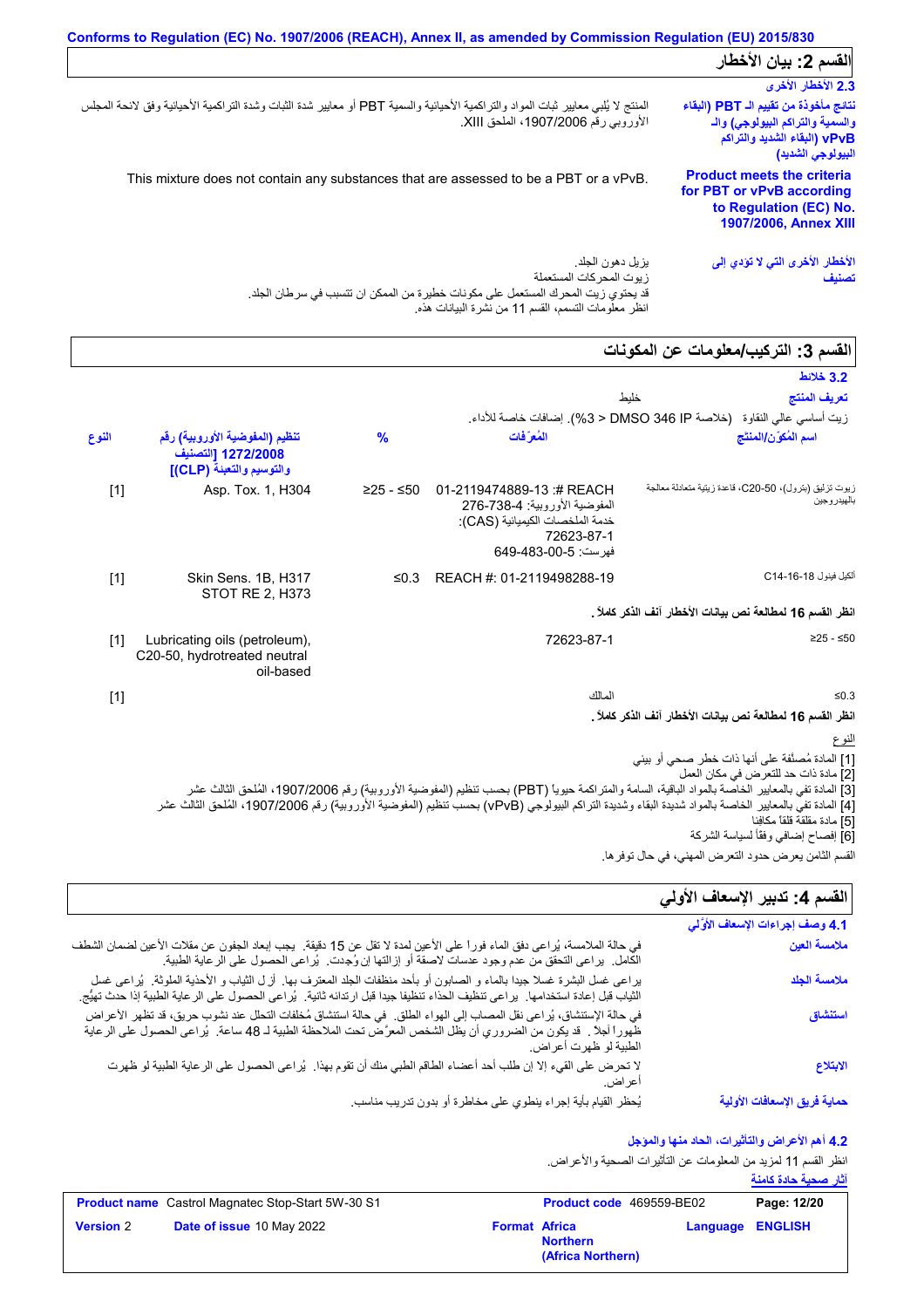## **Conforms to Regulation (EC) No. 1907/2006 (REACH), Annex II, as amended by Commission Regulation (EU) 2015/830**

|                                                                                                                          | القسم 4: تدبير الإسعاف الأولي |
|--------------------------------------------------------------------------------------------------------------------------|-------------------------------|
| التعرض لمنتوجات التحلل قد يشكل خطورة صحية. ۖ قد تتأجل بعض التأثيرات الخطيرة عقب التعرض.                                  | استنشاق                       |
| لا توجد تأثيرات شديدة أو مخاطر حرجة معروفة.                                                                              | الابتلاع                      |
| يزيل دهون الجلد. قد تسبب جفاف الجلد وتهيُّجه.                                                                            | ملامسة الجلد                  |
| لا توجد تأثيرات شديدة أو مخاطر حرجة معروفة.                                                                              | ملامسة العين                  |
| التأثيرات المتأخرة والفورية وكذلك التأثيرات المزمنة نتيجة للتعرض القصير والطويل الأمد                                    |                               |
| النعر ض الزائد لاستنشاق الجزيئات المتطايرة في الهواء أو الإيروسولات قد يتسبب في تهيج الجهاز التنفسي.                     | استنشاق                       |
| ابتلاع كميات كبيرة يمكن أن يؤدي إلى الغثيان والإسهال.                                                                    | الابتلاع                      |
| الملامسة بشكل متكرر أو لفترات طويلة يمكن أن تتسبب في إزالة الدهون من الجلد وتتسبب في تهيجات وتشققات و/أو التهابات جلدية. | ملامسة الجلد                  |
| هناك خطورة محتملة من حدوث لسعة عابرة أو احمرار عابر في حالة حدوث ملامسة العين بشكل عرضي.                                 | ملامسة العين                  |

## **4.3 دواعي أیة رعایة طبیة فوریة ومُعالجة خاصة مطلوبة**

| يجب أن نتم المعالجة حسب الأعراض بشكل عام ويتم إجراؤها لتخفيف حدة التأثيرات.       | ملاحظات للطبيب |
|-----------------------------------------------------------------------------------|----------------|
| ً في حالة استشاق مُخلَّفات التحلُّل عند نشوب حريق، قد تظهر الأعراض ظهور أ أجلاً . |                |
| قد يكون من الضروري أن يظل الشخص المعرَّض تحت الملاحظة الطبية لـ 48 ساعة.          |                |

|                                                                                                                                                                                                                                                                                                               | القسم 5: تدابير مكافحة النار                               |
|---------------------------------------------------------------------------------------------------------------------------------------------------------------------------------------------------------------------------------------------------------------------------------------------------------------|------------------------------------------------------------|
|                                                                                                                                                                                                                                                                                                               | 5.1 وسائل الإطفاء                                          |
| في حالة نشوب حريق، استخدم الرغوة والمواد الكيميائية الجافة أو طفاية حريق أو بخاخة بها ثاني أكسيد الكربون.                                                                                                                                                                                                     | وسائل الإطفاء المناسبة                                     |
| لا تستخدم المياه النفاثة.  قد يُسبب استخدام القواطع المائية النفاثة انتشار  الحريق نتيجة تطاير  المنتج المحترق وتناثره.                                                                                                                                                                                       | وسائل الإطفاء غير المناسبة                                 |
|                                                                                                                                                                                                                                                                                                               | 5.2 الأخطار الخاصة الناجمة عن المادة أو الخليط             |
| سوف يحدث تزايد في الضغط وقد تنفجر الحاوية في حالة حدوث حريق أو تسخين.                                                                                                                                                                                                                                         | الأخطار الناجمة عن المادة أو الخليط                        |
| نواتج الاحتراق قد تشمل ما يلي:<br>أكاسيد الكربون (CO2, CO)<br>أكسيد/أكاسيد فلز ية<br>أكاسيد النيتروجين (NO, NO <sub>2</sub> إلخ)                                                                                                                                                                              | منتجات احتراق خطِرة                                        |
|                                                                                                                                                                                                                                                                                                               | 5.3 نصائح لمكافحي الحريق                                   |
| يُحظر القيام بأية إجراء ينطوي على مخاطرة أو بدون تدريب مناسب.  يراعى عزل المكان على الفور و ذلك بإخلاء الأفراد المتواجدين<br>على مقربة من الحادث في حالة نشوب حريق.                                                                                                                                           | إحتياطات خاصة لمكافحي الحريق                               |
| ينبغي أن يرتدي مكافحو الحرائق التجهيزات الواقية المناسبة و جهاز تنفس مكتفي ذاتيًا (SCBA) ذا وحدة كاملة للوجه يعمل في نمط<br>الضغُّط الموجبَ.  ثياب مكافحي الحريق (بما فيها الخوذات والأحذية والقفازات الواقية) التي تتفق والمعيار الأوروبي 469 EN سوف<br>تكفل مُستوى أساسياً من الحماية من الحوادث الكيماوية. | معدات الحماية الشخصية والاحتياطات<br>اللازمة لعمال الإطفاء |

# **القسم :6 تدابیر مواجھة التسرب العارض**

| $\frac{1}{2}$                                         |                                                                                                                                                                                                                                                                                                                                                                                                                                   |
|-------------------------------------------------------|-----------------------------------------------------------------------------------------------------------------------------------------------------------------------------------------------------------------------------------------------------------------------------------------------------------------------------------------------------------------------------------------------------------------------------------|
| 6.1 لاحتياطات الشخصية ومعدات الحماية وإجراءات الطوارئ |                                                                                                                                                                                                                                                                                                                                                                                                                                   |
| للأفراد من خارج فريق الطوارئ                          | يُحظر القيام بأية إجراء ينطوي على مخاطرة أو بدون تدريب مناسب.  يراعي إخلاء المناطق المجاورة.  يراعي عدم السماح بالدخول<br>لكل من لا يرتدي مهمات الواقية أو من لا حاجة لك بهم من الأفراد.  يراعي تجنب ملامسة المادة المنسكبة أو السير  عليها   قد تكون<br>الأرضيات زلقة؛ يجب توخي العناية لتجنب السقوط. ارتدي مهمات الواقية الشخصية المُلائمة.                                                                                     |
| لمسعفي الطوارئ                                        | إذا لزم الأمر ارتداء ثياباً خاصة للتعامل مع الانسكاب، يُرجى أخذ ما ورد في القسم 8 من معلومات حول المواد المناسبة وغير المناسبة<br>في الحسبان.   راجع كذلك المعلومات الواردة في قسم "للأفراد من خارج فريق الطوارئ".                                                                                                                                                                                                                |
| 6.2 الاحتياطات البينية                                | تجنب تناثر المادة المنسكبة وجريانها السطحي ووصولها إلى التربة و المجاري المانية والبالوعات ومجاري الصرف.  يُراعى إبلاغ<br>السلطات المعنية لو تسبب المنتج في تلوث البيئة (مجاري الصرف، المجاري المائية، التربة أو الهواء).                                                                                                                                                                                                         |
| 6.3 طرائق ومواد الاحتواء والتنظيف                     |                                                                                                                                                                                                                                                                                                                                                                                                                                   |
| انسكاب صغير                                           | يُراعى وقف التسرب إن لم ينطو ذلك على مخاطرة.  يراعى نقل الأوعية من منطقة الانسكاب.  يُراعى امتصاصها بمادة خاملة، ثم<br>إيداعها إحدى الحاويات المُلائمة للتخلص من النفاية.  تخلص منها عن طريق أحد مقاولي التخلص من النفايات المرخصين.                                                                                                                                                                                              |
| ا <mark>نسكاب كبير</mark>                             | يُراعى وقف التسرب إن لم ينطو ذلك على مخاطرة.  يراعى نقل الأوعية من منطقة الانسكاب.  امنع دخولها في بالوعات الصرف، و<br>المعجاري المائية، أو البدرومات، أو المناطق المغلقة.  يُراعي احتواء الانسكاب وجمعه بمادة ماصةٍ غير قابلة للاحتراق مثل الرمل، أو<br>التراب، أو الفرميكيوليت، أو تراب دياتومي، ثم وضعها في إحدى الحاويات للتخلص منها بما يتفق واللوائح المحلية   تخلص منها عن<br>طريق أحد مقاولي التخلص من النفايات المرخصين. |

|                  | <b>Product name</b> Castrol Magnatec Stop-Start 5W-30 S1 |                      | <b>Product code</b> 469559-BE02      |                         | Page: 13/20 |
|------------------|----------------------------------------------------------|----------------------|--------------------------------------|-------------------------|-------------|
| <b>Version 2</b> | <b>Date of issue 10 May 2022</b>                         | <b>Format Africa</b> | <b>Northern</b><br>(Africa Northern) | <b>Language ENGLISH</b> |             |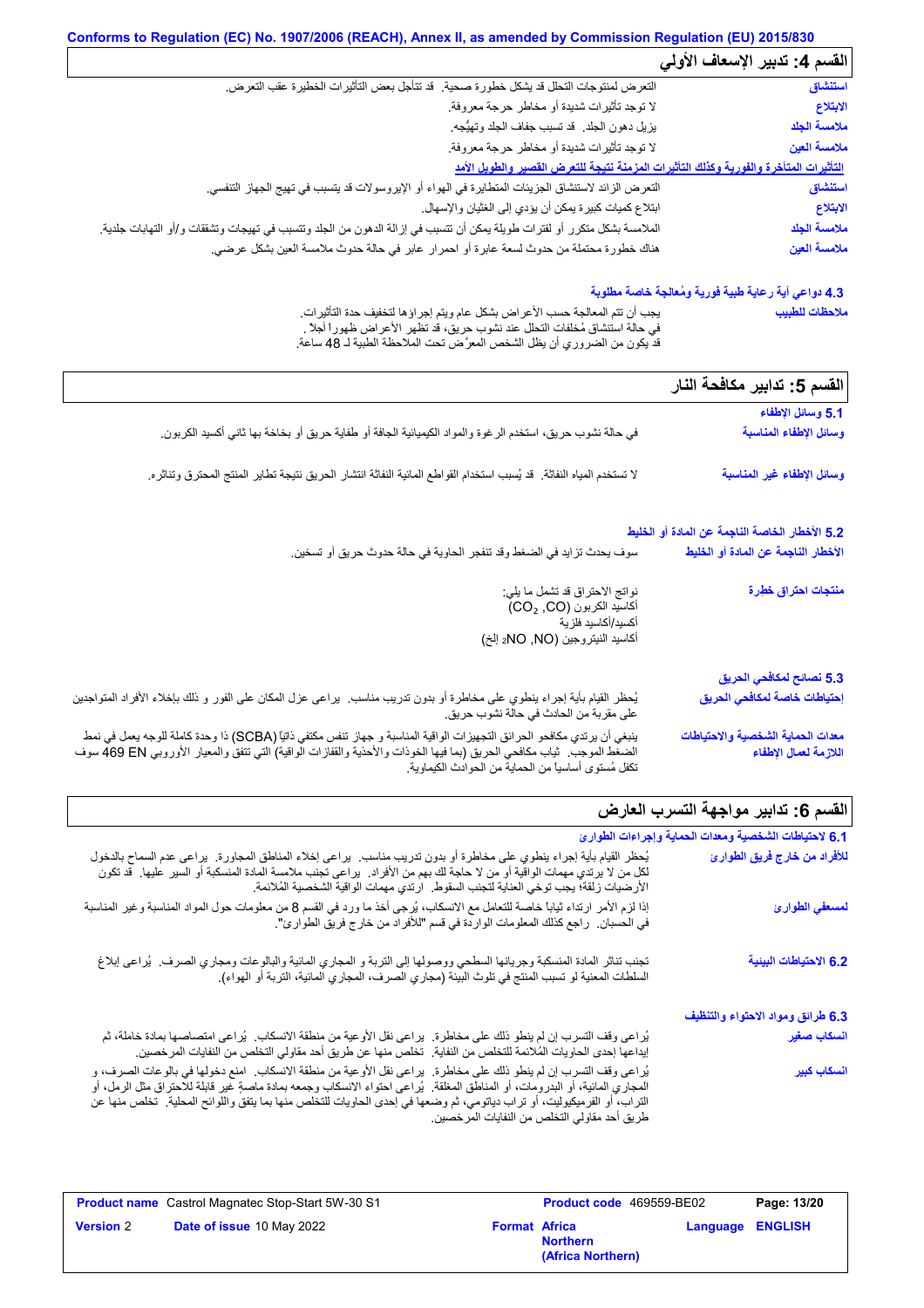| 6.4 مرجع للأقسام الأخرى        | انظر القسم 1 لمعرفة بيانات الاتصال في أحوال الطوارئ.                     |
|--------------------------------|--------------------------------------------------------------------------|
|                                | انظر القسم 5 الخاص بإجراءات مكافحة الحريق.                               |
|                                | انظر القسم 8 للحصول على معلومات عن التجهيزات الوقائية الشخصية المُلائمة. |
|                                | انظر القسم 12 للاطلاع على الاحتياطات البيئية.                            |
|                                | انظر القسم 13 لمزيد من المعلومات حول مُعالجة النفايات                    |
|                                |                                                                          |
| القسم 7: المناولة والتخزين     |                                                                          |
|                                |                                                                          |
| 7.1 احتياطات للمناولة المأمونة |                                                                          |
|                                |                                                                          |

| القسم /: المناولة والنحرين                                                    |
|-------------------------------------------------------------------------------|
| 7.1 احتياطات للمناولة المأمونة                                                |
| احتياطات للمناولة الآمنه                                                      |
| إرشادات حول الصحة المهنية العامة                                              |
| 7.2 متطلبات التخزين الآمنه، بما في ذلك<br>ما<br>يتعلق بحالات عدم توافق المواد |
| غير ملائمة                                                                    |
|                                                                               |

## القسم 8: ضوابط التع*ر*ض/الحماية الشخصية

|                                                                                                                                                                                                                                               |                           | 8.1 تدابير التحكم                                          |
|-----------------------------------------------------------------------------------------------------------------------------------------------------------------------------------------------------------------------------------------------|---------------------------|------------------------------------------------------------|
|                                                                                                                                                                                                                                               | قيمة حد التعرض غير معروفة | <u>حدود التعرض المهني</u>                                  |
| في الوقت الذي قد يُظهر حد التعرض المهني (OEL) مكونات معينة في هذا القسم، فإن مكونات أخرى قد توجد في الغبار أو البخار أو الرذاذ الناجم. لذا، فإن حد تعرض مهني معين                                                                             |                           | قد لا ينطبق على المنتج ككل وإنما يدرج للإرشاد والتوجيه فقط |
| إن كان هذا المنتَج يحتوي على مُكرِّنات لها حدود تعرُّض، قد يكون من المطلوب إجراء متابعة حيوية أو متابعة الأشخاص أو مكان                                                                                                                       |                           | إجراءات المتابعة الموصى بها                                |
| العمل كي يتسنى تحديد مدى فاعلية التهوية، أو إجراءات التحكم الأخرى و/أو مدى ضرورة استخدام الأجهزة التنفسية الواقية.  تنبغي<br>المدينة المالية المؤقفة المعاملة المعاونة المتعادلة المعاملة المعاملة المالية المدينة المعاملة المعاملة المعاملة |                           |                                                            |

| انعش سی پیشتی تعتیب مدی تاخیب اسپریا • او اپنی الا استعمال میرون و اراد مدی معروز با استعمال امیلی استعمال است<br>الإشارة إلى معايير المُراقبة، من مثل ما يلي:  المعيار الأوروبي 680 689 (أجواء موقع العمل - إرشادات نقييع التعرض لعوامل<br>كيماوية بالاستنشاق لمقارنتها بالقيم الحدية واستراتيجية القياس)  المعيار الأوروبي 14042 EN (أجواء موقع العمل ـ دليل اتخاذ<br>ونطبيق إجراءات تقييم التعرض للعوامل البيولوجية والكيماوية)  المعيار الأوروبي 482 EN (أجواء موقع العمل - المنطلبات العامة<br>لأداء إجراءات قياس العوامل الكيماوية)  سيكون من المطلوب كذلك الرجوع إلى وثائق التوجيه الوطنية الخاصة بطرق تحديد المواد<br>الخطر ة                                                                                                                                                                                                                                                              |                                                                     |
|----------------------------------------------------------------------------------------------------------------------------------------------------------------------------------------------------------------------------------------------------------------------------------------------------------------------------------------------------------------------------------------------------------------------------------------------------------------------------------------------------------------------------------------------------------------------------------------------------------------------------------------------------------------------------------------------------------------------------------------------------------------------------------------------------------------------------------------------------------------------------------------------------|---------------------------------------------------------------------|
|                                                                                                                                                                                                                                                                                                                                                                                                                                                                                                                                                                                                                                                                                                                                                                                                                                                                                                    | <u>مستوى مشتق غير موثر</u>                                          |
|                                                                                                                                                                                                                                                                                                                                                                                                                                                                                                                                                                                                                                                                                                                                                                                                                                                                                                    | DNELs/DMELs غير مُتاحة.                                             |
|                                                                                                                                                                                                                                                                                                                                                                                                                                                                                                                                                                                                                                                                                                                                                                                                                                                                                                    | <u>الـ PNEC = تركُز عدم التآثير المُتوفَّع</u><br>PNECs غير مُتاحة. |
|                                                                                                                                                                                                                                                                                                                                                                                                                                                                                                                                                                                                                                                                                                                                                                                                                                                                                                    | 8.2 ضوابط التعرض                                                    |
| احرص على توفير تهوية للعوادم أو الوسائل الهندسية الاخرى للحماية، وذلك للإبقاء على مستويات التركيز المعنية للمواد العالقة بالهواء<br>دون حدود النعرض المقبولة لها على الصعيد المهني<br>يجب تقييم جميع الأنشطة المرتبطة بالمواد الكيميائية من حيث مخاطر ها على الصحة، وذلك لضمان التحكم في معدلات التعرض بالشكل<br>المناسب. لا يجوز تحديد معدات الوقاية الشخصية إلا بعد تقييم الأشكال الأخرى لإجراءات التحكم (على سبيل المثال عمليات التحكم<br>الهندسية) بالشكل المناسب.  يجب أن تتوافق معدات الوقاية الشخصية مع المواصفات المعنية وأن تكون مناسبة للاستخدام، ويجب الحفاظ<br>عليها في حالة جيدة وصيانتها بشكل سليم<br>يجب التشاور مع مورد معدات الوقاية الشخصية لطلب المشورة بشأن الاختيار والمواصفات المعنية. لمزيد من المعلومات، اتصل<br>بالهيئة المحلية للمو اصفات<br>القرار النهائي لاختيار معدات الوقاية يعتمد على تقييم المخاطر ـ ومن المهم التأكد من ملاءمة جميع عناصر معدات الوقاية الشخصية. | الضوابط الهندسية المناسبة                                           |
|                                                                                                                                                                                                                                                                                                                                                                                                                                                                                                                                                                                                                                                                                                                                                                                                                                                                                                    | <u>تدابير الحماية الفردية</u>                                       |
| اغسل اليدين، والذراعين، والوجه غسلاً تاماً بعد مناولة المنتجات الكيميائية، وعند الأكل والتدخين، وفي نهاية فترة العمل  تأكد من<br>وجود محطات غسيل الأعين وأدشاش الطوارئ على مقربة من موقع العمل.                                                                                                                                                                                                                                                                                                                                                                                                                                                                                                                                                                                                                                                                                                    | إجراءات النظافة الشخصية                                             |
|                                                                                                                                                                                                                                                                                                                                                                                                                                                                                                                                                                                                                                                                                                                                                                                                                                                                                                    | حماية تنفسية                                                        |
| في حالة عدم كفاية التهوية، يُراعى ارتداء تجهيزات تنفسية ملائمة.<br>يعتمد الاختيار الصحيح لتجهيزات حماية الجهاز التنفسي على المواد الكيميائية التى يتم التعامل معها وظروف العمل والاستخدام وحالة<br>تجهيزات حماية الجهاز التنفسي. يجب وضع تدابير أمان تتناسب مع كل استخدام مقرر . لذلك يجب اختيار تجهيزات حماية الجهاز<br>التنفسي بالنشاور مع المورد / الشركة الصـانعة مع مراعاة النقيبم الكامل لظروف العمل.                                                                                                                                                                                                                                                                                                                                                                                                                                                                                        |                                                                     |
| نظار ات أمان ذات ساتر ات جانبية.                                                                                                                                                                                                                                                                                                                                                                                                                                                                                                                                                                                                                                                                                                                                                                                                                                                                   | أدوات حماية الوجه/العين<br><u>حماية للجلد</u>                       |
|                                                                                                                                                                                                                                                                                                                                                                                                                                                                                                                                                                                                                                                                                                                                                                                                                                                                                                    |                                                                     |

|                  | <b>Product name</b> Castrol Magnatec Stop-Start 5W-30 S1 |                      | <b>Product code</b> 469559-BE02      |                         | Page: 14/20 |
|------------------|----------------------------------------------------------|----------------------|--------------------------------------|-------------------------|-------------|
| <b>Version 2</b> | <b>Date of issue 10 May 2022</b>                         | <b>Format Africa</b> | <b>Northern</b><br>(Africa Northern) | <b>Language ENGLISH</b> |             |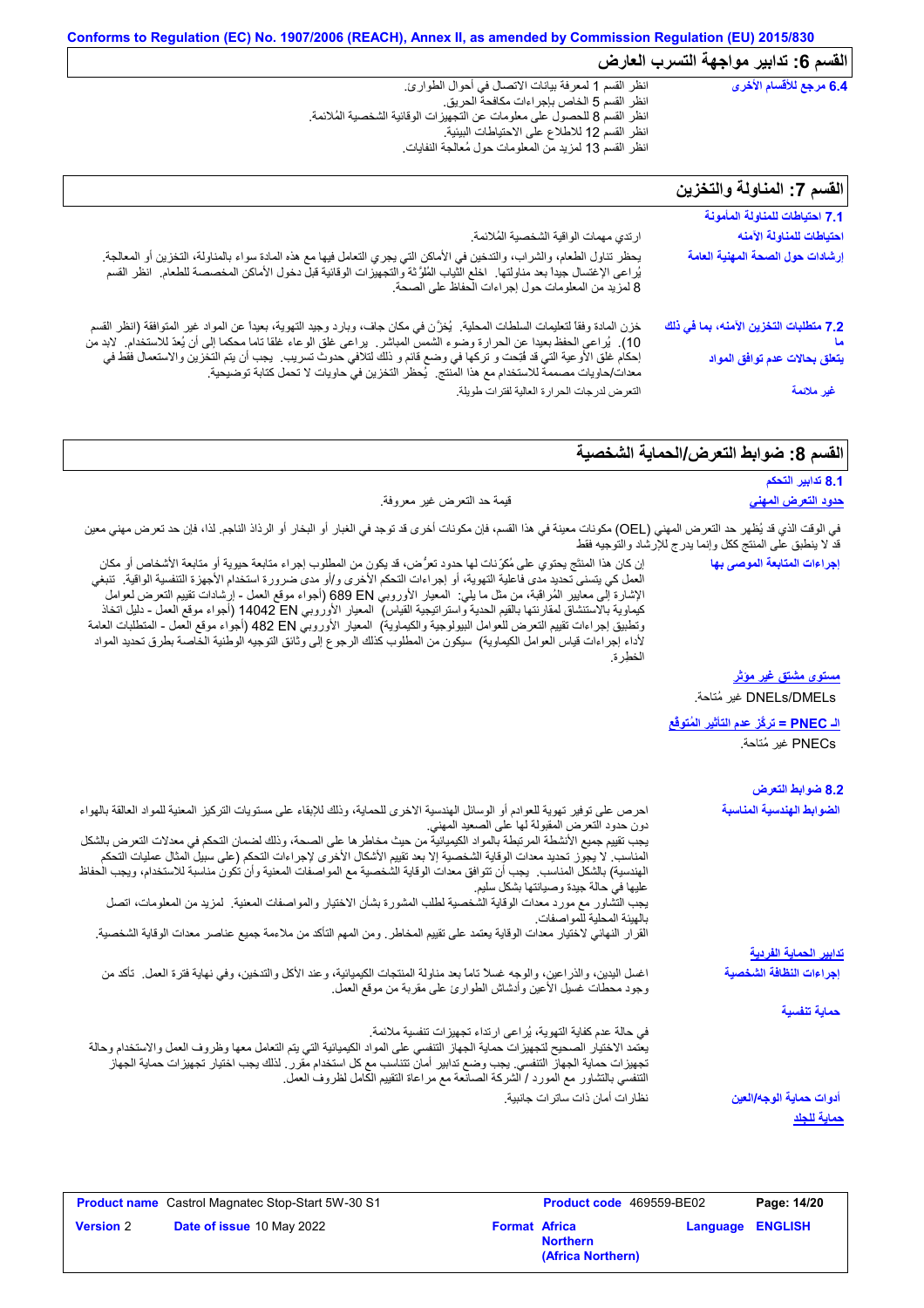$\mathbf{I}$ 

|                                 | القسم 8: ضوابط التعرض/الحماية الشخصية                                                                                                                                                                                                                                                                                                                                                                                                                                                                                                                                                                                                |  |  |  |  |
|---------------------------------|--------------------------------------------------------------------------------------------------------------------------------------------------------------------------------------------------------------------------------------------------------------------------------------------------------------------------------------------------------------------------------------------------------------------------------------------------------------------------------------------------------------------------------------------------------------------------------------------------------------------------------------|--|--|--|--|
| حماية يدوية                     | معلومات عامة:                                                                                                                                                                                                                                                                                                                                                                                                                                                                                                                                                                                                                        |  |  |  |  |
|                                 | ظرًا لتفاوت الظروف الخاصة لبيئات العمل واختلاف ممارسات التعامل مع المواد، فيجب وضع تدابير أمان تتناسب مع كل استخدام<br>مقرر ٍ يعتمد الاختيار الصحيح لقفازات الحماية على المواد الكيميائية التي يتم التعامل معها وظروف العمل والاستخدام معظم القفازات<br>توفر الحماية لفترة زمنية محدودة فقط قبل وجود التخلص منها واستبدالها (حتى أفضل القفازات المقاومة للمواد الكيميائية تتآكل بفعل<br>التعرض المتكرر للمواد الكيميائية)                                                                                                                                                                                                            |  |  |  |  |
|                                 | يجب اختيار القفازات بالتشاور مع المورد / الشركة الصانعة مع مراعاة التقييم الكامل لظروف العمل.<br>يُنصح باستخدام: قفاز ات نيتريل.<br>الزمن اللازم للاختراق:                                                                                                                                                                                                                                                                                                                                                                                                                                                                           |  |  |  |  |
|                                 | ثجمع بيانات زمن الاختراق من مصنعي القفاز تحت ظروف الاختبار المعملية وتمثل المدة أو الفترة المتوقعة التي يؤمن خلالها القفاز<br>حماية من تسرب المادة أو نفاذها. ومن الأهمية بمكان مراعاة طبيعة ظروف العمل الفعيلة عند اتباع توصيات زمن الاختراق. ويتعين<br>دائمًا التشاور مع مورد القفازات للوقوف على معلومات تقنية وفنية محدثة بشأن زمن الاختراق لنوع القفاز الموصىي به<br>فيما يلي توصياتنا بخصوص اختيار  القفاز اتs:                                                                                                                                                                                                                |  |  |  |  |
|                                 | الملامسة المستمر ة:                                                                                                                                                                                                                                                                                                                                                                                                                                                                                                                                                                                                                  |  |  |  |  |
|                                 | قفازات بفترة اختراق لا تقل عن 240 دقيقة، أو >480 دقيقة، إذا أمكن الحصول على قفازات مناسبة.<br>إذا لم تتوفر قفازات مناسبة تضمن الحماية بهذا المستوى، فمن الممكن استخدام قفازات بفترات حماية أقل طالما هناك قواعد مناسبة يتم<br>الالتز ام بها لصيانة القفاز ات و استبدالها.                                                                                                                                                                                                                                                                                                                                                            |  |  |  |  |
|                                 | الحماية من الرذاذ قصيرة الأجل                                                                                                                                                                                                                                                                                                                                                                                                                                                                                                                                                                                                        |  |  |  |  |
|                                 | توصيات فتر ات الاختر اق كما سبق.<br>يمكن في المعتاد استخدام القفازات ذات فترات الاختراق القصيرة للأعمال التي يتم فيها التعرض للزيوت لفترات قصيرة وعابرة. لذلك،<br>يجب أن تكون هناك قواعد مناسبة يتم الالتزام بها بشكل تام لصبيانة القفاز ات واستبدالها.<br>سَمك الففاز :                                                                                                                                                                                                                                                                                                                                                             |  |  |  |  |
|                                 | بالنسبة للاستخدامات العامة، فإننا نوصي بقفاز بسُمك يزيد على 0.35 مم.                                                                                                                                                                                                                                                                                                                                                                                                                                                                                                                                                                 |  |  |  |  |
|                                 | يجب التأكيد والتشديد أن سُمك القفاز لا يمثل بالضرورة مؤشرًا موثوقًا على مقاومة القفاز لمادة كيميائية معينة، ذلك أن كفاءة مقاومة<br>التسرب للقفاز ستكون معتمدة على تركيب المادة المصنعة منها القفاز تحديدًا. لذا فإن اختيار القفاز يجب أن يستند على عوامل ومتطلبات                                                                                                                                                                                                                                                                                                                                                                    |  |  |  |  |
|                                 | المهمة ومعرفة بازمان الاختراق.<br>كذلك قد يتنوع سُمك القفاز بناء على مُصنع القفاز ، ونوع القفاز وموديل القفاز ٍ لذا، يجب أخذ بيانات المصنع الفنية بالحسبان وذلك<br>لضمان القفاز الأكثر مناسبة للمهمة                                                                                                                                                                                                                                                                                                                                                                                                                                 |  |  |  |  |
|                                 | ملاحظة: اعتمادًا على نوع النشاط قيد الممارسة، فإن القفازات ذات السُمك المختلف قد تكون مطلوبة لمهام مُحددة. على سبيل المثال:                                                                                                                                                                                                                                                                                                                                                                                                                                                                                                          |  |  |  |  |
|                                 | • قد يتطلب الأمر القفازات الرقيقة (بسُمك يبلغ 0.1 مم أو أقل) متى تطلب الأمر درجة من المهارة اليدوية والبراعة. ومع ذلك، فإن مثل<br>هذه القفازات ينتظر منها أن توفر الحماية لفترة قصيرة، وعادة ما تكون للاستخدام مرة واحدة ثم يجري التخلص منها.                                                                                                                                                                                                                                                                                                                                                                                        |  |  |  |  |
|                                 | • قد تبرز الحاجة لقفازات أكثر سُمكًا (حتى 3 مم أو أكثر) في حالة المخاطر الميكانيكية (وكذلك الكيميائية)؛ أي متى كان هناك احتمال<br>للتآكل أو القشط أو الثقب                                                                                                                                                                                                                                                                                                                                                                                                                                                                           |  |  |  |  |
| الجلد والجسم                    | استخدام الملابس الواقية يعتبر من الممارسات الجيدة في المجال الصناعي.<br>يجب انتقاء التجهيزات الشخصية الواقية للجسم بما يتفق والمهمة التي يجري القيام بها والمخاطر التي تنطوي عليها، كما يجب أن<br>يعتمدها أحد المختصبين قبل التعامل مع هذا المنتج<br>أفرولات العمل المصنوعة من القطن أو البوليستر/القطن توفر الحماية فقط من التلوث السطحي الخفيف الذي لا يصل إلى الجلد ٍ ويجب<br>غسل أفرولات العمل بصفة منتظمة ٍ عندما تزداد خطورة تعرض الجلد للمواد (على سبيل المثال عند تنظيف المواد المنسكبة أو في<br>حالة وجود خطورة من تناثر الرذاذ)، فيجب ارتداء مريلة مقاومة للمواد الكيميائية و/أو أحذية وسترات غير منفذة للمواد الكيميائية. |  |  |  |  |
| يتعين مراجعة المعايي <u>ر :</u> | حماية تنفسية: 529 EN<br>قفازات: 374 EN ,420 EN<br>حماية للعين: 166 EN<br>الترشيح نصف الوجهي: 149 EN<br>الترشيح نصف الوجهي ذي الصمام: 405 EN<br>قناع نصفي: 140 EN مرشح إضافي<br>قفاع وجهي كامل: 136 EN مرشح إضافي<br>مر شحات الجز ئيات: 143 EN<br>مرشحات الغاز/ المشتركة: 14387 EN                                                                                                                                                                                                                                                                                                                                                    |  |  |  |  |
| ضوابط التعرض البينى             | ننصح بفحص الإنبعاثات الصادرة من أجهزة العمل والتهوية، للتأكد من استيفائها لمتطلبات قانون حماية البيئة _ في بعض الحالات، قد<br>يكون من الضروري استخدام أجهزة إمتصاص الدُّخان، أو المُرشِّحات أو إجراء تعديلاتٍ هندسية للمُعِدَّات، كي يتسنى تقليل الانبعاثات<br>البي مستويات مقبولة.                                                                                                                                                                                                                                                                                                                                                  |  |  |  |  |

|                  | <b>Product name</b> Castrol Magnatec Stop-Start 5W-30 S1 |                      | <b>Product code</b> 469559-BE02      |                         | Page: 15/20 |
|------------------|----------------------------------------------------------|----------------------|--------------------------------------|-------------------------|-------------|
| <b>Version 2</b> | <b>Date of issue 10 May 2022</b>                         | <b>Format Africa</b> | <b>Northern</b><br>(Africa Northern) | <b>Language ENGLISH</b> |             |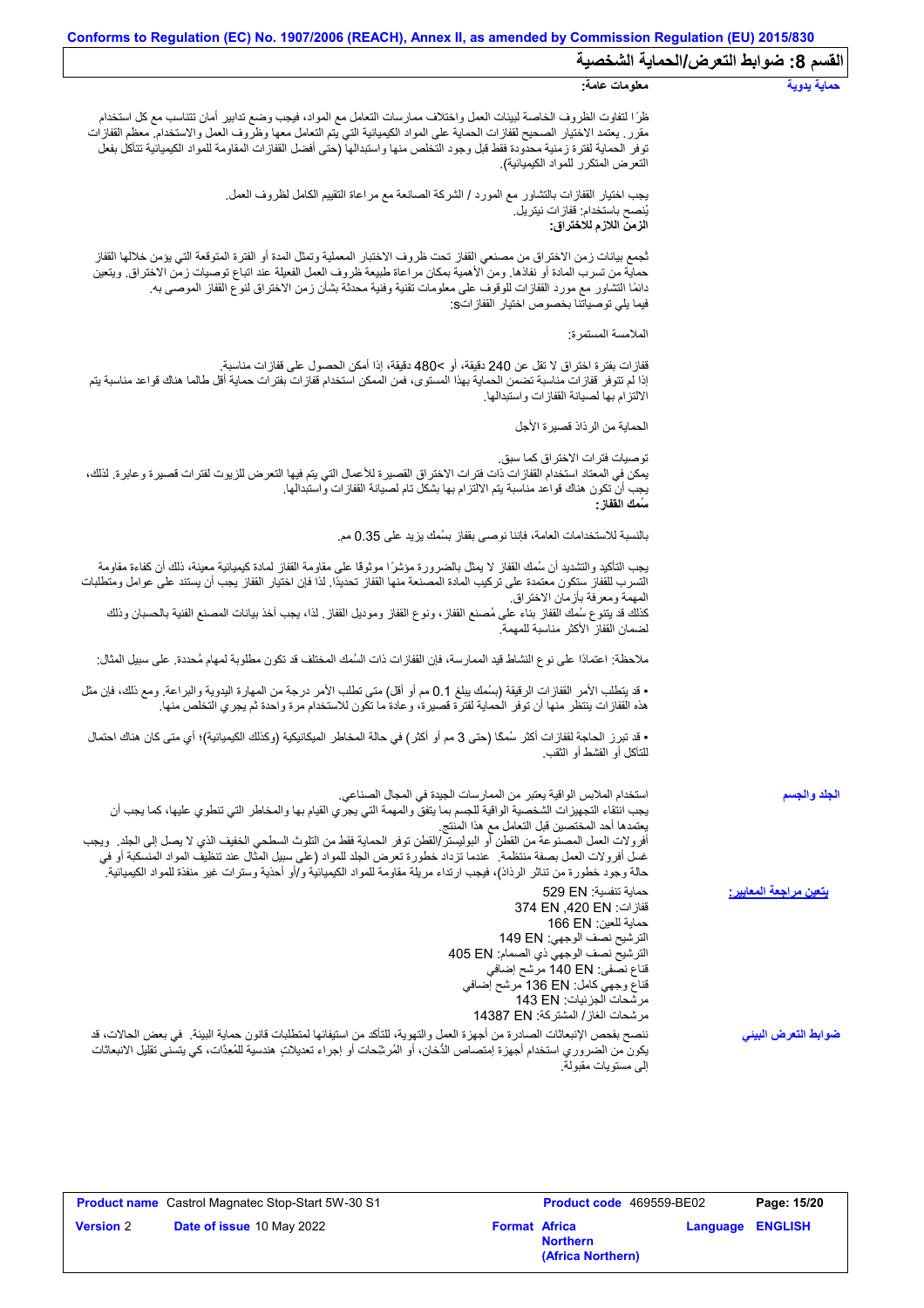L

 $\mathbf{r}$ 

| القسم 9: الخصائص الفيزيائية والكيميائية                |                                                                                                       |  |
|--------------------------------------------------------|-------------------------------------------------------------------------------------------------------|--|
| 9.1 معلومات حول الخواص الكيميانية والفيزيانية الأساسية |                                                                                                       |  |
| للمظهر                                                 |                                                                                                       |  |
| الحالة الفيزيائية                                      | سائل.                                                                                                 |  |
| اللون                                                  | كهر مان. [فاتح]                                                                                       |  |
| الرائحة                                                | غير متوفرة.                                                                                           |  |
| عتبة الرائحة                                           | غير متوفرة.                                                                                           |  |
| الأس الهيدروجيني pH                                    | غير قابل للتطبيق.                                                                                     |  |
| نفطة الانصهار إنفطة التجمد                             | غير متوفرة.                                                                                           |  |
| نقطة الغليان الأولية ونطاق الغليان                     | غير متوفرة.                                                                                           |  |
| نقطة الإنسكاب                                          | $-46 °C$                                                                                              |  |
| نقطة الوميض                                            | كأس مغلق: 209°C (408.2 ف) [جهاز بنسكي-مارتينز]                                                        |  |
| معدل التبخر                                            | غير متوفرة.                                                                                           |  |
| القابلية للالتهاب (مادة صلبة، غاز)                     | غير متوفرة.                                                                                           |  |
| الحدود العليا/الدنيا لقابلية الاشتعال أو الانفجار      | غير متوفرة.                                                                                           |  |
| الضغط البخاري                                          | غير متوفرة.                                                                                           |  |
| الكثافة البخارية                                       | غير متوفرة.                                                                                           |  |
| الكثافة النسبية                                        | غير متوفرة.                                                                                           |  |
| الكثافة                                                | <1000 كجم/m3 (2°15) aic (g/cm3 1                                                                      |  |
| الذوبانية (نبات)                                       | غير ذؤوب في الماء.                                                                                    |  |
| معامل تفريق الأوكتانول/الماء                           | غير قابل للتطبيق.                                                                                     |  |
| درجة حرارة الاشتعال الذاتى                             | غير متوفرة                                                                                            |  |
| درجة حرارة الانحلال                                    | غير متوفرة.                                                                                           |  |
| اللزوجة                                                | كينماتي: 59.9 S°mm) /S/ (59.9 سنتي ستوك) عند 40°C<br>كينماتي: 3.S2mm 10.3/ (10.3 سنتي ستوك) عند 100°C |  |
| الخواص الانفجا <i>ر</i> ية                             | غير متوفرة.                                                                                           |  |
| خواص مؤكسيدة                                           | غير متوفرة                                                                                            |  |

**9.2 المعلومات الأخرى**

لیس ھناك مزید من المعلومات.

| القسم 10: الثبات الكيميائي والفابلية للتفاعل |                                                                                                                           |
|----------------------------------------------|---------------------------------------------------------------------------------------------------------------------------|
| 10.1 التفاعلية                               | غير متاح بيانات اختبار أخرى معينة لهذا المنتج.  ارجع إلى الظروف التي يجب تجنبها والمواد غير المتوافقة لمزيد من المعلومات. |
| 10.2 الثبات الكيميائي                        | المُنتَج ثابت.                                                                                                            |
| 10.3 إمكانية التفاعلات الخطرة                | لن تحدث تفاعلات خطرة في ظروف التخزين والاستخدام العادية.<br>لن تحدث بلمرة خطرة في ظروف التخزين والاستخدام العادية.        |
| 10.4 الظروف التي ينبغي تجنبها                | يجب تجنب جميع مصادر الاشتعال الممكنة (شرر أو لهب).                                                                        |
| 10.5 المواد غير المتوافقة                    | نتفاعل أو غير منطابقة مع المواد النالية: مواد مؤكسدة                                                                      |
| 10.6 نواتج الانحلال الخطرة                   | في ظروف التخزين والاستخدام العادية، من غير المنتظر أن تتولَّد نواتج تحلَّل خطِرة.                                         |

|                  | <b>Product name</b> Castrol Magnatec Stop-Start 5W-30 S1 |                      | Product code 469559-BE02             | Page: 16/20             |
|------------------|----------------------------------------------------------|----------------------|--------------------------------------|-------------------------|
| <b>Version 2</b> | <b>Date of issue 10 May 2022</b>                         | <b>Format Africa</b> | <b>Northern</b><br>(Africa Northern) | <b>Language ENGLISH</b> |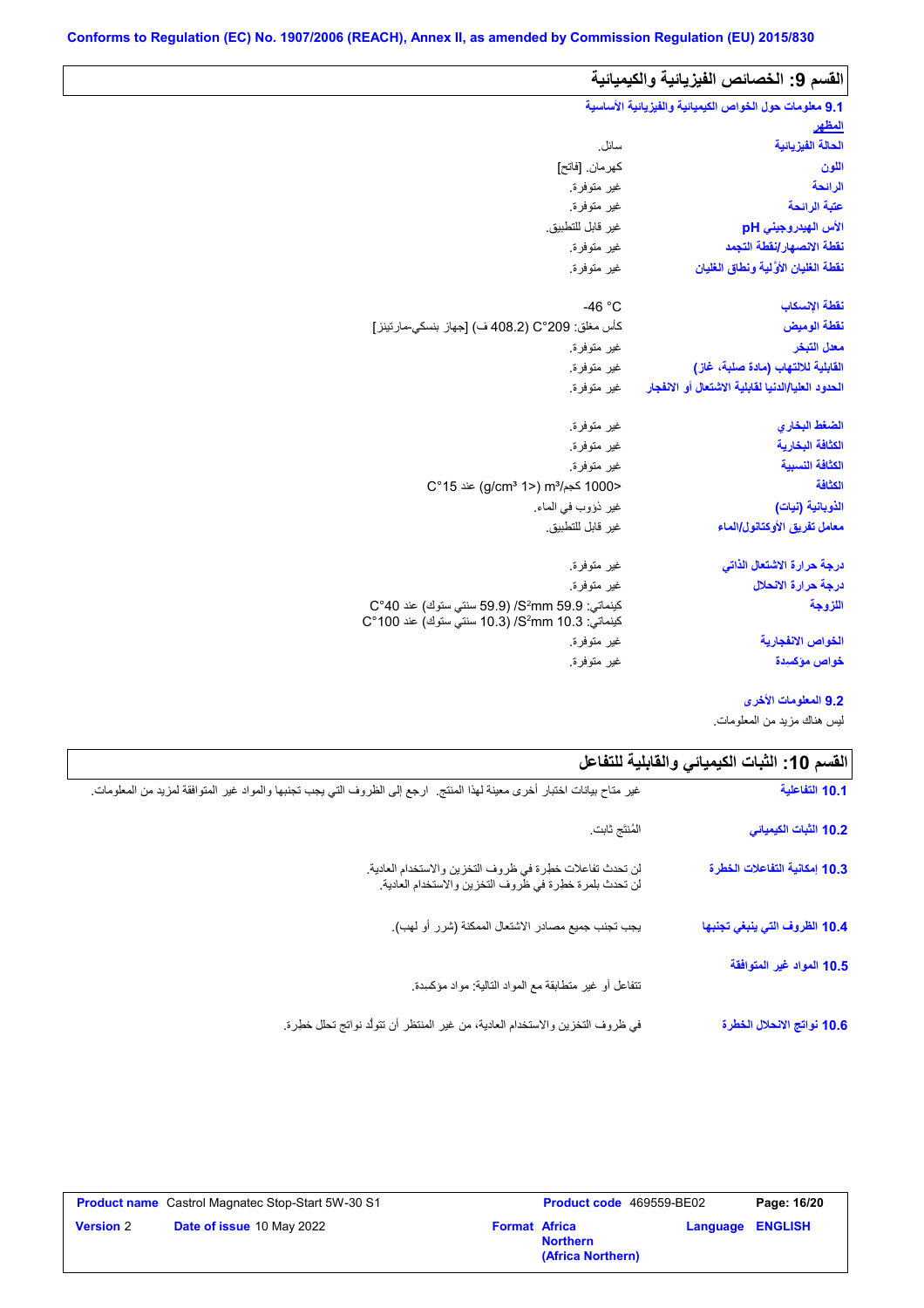## **القسم :11 المعلومات السمومیة**

## **11.1 معلومات حول الآثار السمیة**

|                      |                     |                                   |                                            |                                     | تقديرات السمية الحادة                           |
|----------------------|---------------------|-----------------------------------|--------------------------------------------|-------------------------------------|-------------------------------------------------|
| اسم المُكوّن/المنتَج | بالفم (مج ا<br>كجم) | جل <i>دي</i> (مج <i>ا</i><br>كجم) | الاستنشاق<br>(الغازات) (جزء<br>من المليون) | الاستنشاق<br>(الأبغرة) (مج`<br>لتر) | الاستنشاق<br>(الأغبرة<br>والضباب) (مج<br>ا لتر) |
| ألكيل فينول C14-16-4 | 2500                | N/A                               | N/A                                        | N/A                                 | N/A                                             |

سُبُل التعرض المُرتقَبَة: جلدي, استنشاق. **معلومات عن سُبُل التعرض المرجحة**

| <u>آثار صحبة حادة كامنة</u>                         |                                                                                                                                                                                                                                                                                                                                                             |
|-----------------------------------------------------|-------------------------------------------------------------------------------------------------------------------------------------------------------------------------------------------------------------------------------------------------------------------------------------------------------------------------------------------------------------|
| استنشاق                                             | التعرض لمنتوجات التحلل قد يشكل خطورة صحية. ۖ قد تتأجل بعض التأثيرات الخطيرة عقب التعرض.                                                                                                                                                                                                                                                                     |
| الابتلاع                                            | لا توجد تأثيرات شديدة أو مخاطر حرجة معروفة.                                                                                                                                                                                                                                                                                                                 |
| ملامسة الجلد                                        | يزيل دهون الجلد. قد تسبب جفاف الجلد وتهيُّجه.                                                                                                                                                                                                                                                                                                               |
| ملامسة العين                                        | لا توجد تأثير ات شديدة أو مخاطر حرجة معروفة.                                                                                                                                                                                                                                                                                                                |
| أعراض متعلقة بالخواص السمية والكيميانية والفيزيانية |                                                                                                                                                                                                                                                                                                                                                             |
| استنشاق                                             | ليست هناك بيانات معينة                                                                                                                                                                                                                                                                                                                                      |
| الابتلاع                                            | ليست هناك بيانات معينة                                                                                                                                                                                                                                                                                                                                      |
| ملامسة الجلد                                        | الأعراض الضائرة قد تشمل ما يلي:                                                                                                                                                                                                                                                                                                                             |
|                                                     | نهيج                                                                                                                                                                                                                                                                                                                                                        |
|                                                     | الحفاف<br>التشقق                                                                                                                                                                                                                                                                                                                                            |
| ملامسة العين                                        | ليست هناك بيانات معينة                                                                                                                                                                                                                                                                                                                                      |
|                                                     | التأثيرات المتأخرة والفورية وكذلك التأثيرات المزمنة نتبجة للتعرض القصير والطويل الأمد                                                                                                                                                                                                                                                                       |
| استنشاق                                             | النعر ض الزائد لاستنشاق الجزيئات المتطايرة في الهواء أو الإيروسولات قد يتسبب في تهيج الجهاز التنفسي.                                                                                                                                                                                                                                                        |
| الابتلاع                                            | ابتلاع كميات كبيرة يمكن أن يؤدي إلى الغثيان والإسهال.                                                                                                                                                                                                                                                                                                       |
| ملامسة الجلد                                        | الملامسة بشكل متكرر أو لفترات طويلة يمكن أن تتسبب في إزالة الدهون من الجلد وتتسبب في تهيجات وتشققات و/أو التهابات جلدية.                                                                                                                                                                                                                                    |
| ملامسة العين                                        | هناك خطورة محتملة من حدوث لسعة عابرة أو احمر ار عابر في حالة حدوث ملامسة العين بشكل عرضي.                                                                                                                                                                                                                                                                   |
| <u>آثار صحية مزمنة كام</u> نة                       |                                                                                                                                                                                                                                                                                                                                                             |
| عامة                                                | زيوت المحركات المستعملة                                                                                                                                                                                                                                                                                                                                     |
|                                                     | نواتج الاحتراق التي تنتج من تشغيل محركات الاحتراق الداخلي تلوث زيت المحرك أثناء الاستخدام. وقد يحتوي زيت المحرك<br>المستعمل على مكونات خطيرة من الممكن ان تتسبب في سرطان الجلد.  لذلك يجب تجنب ملامسة جميع أنواع وماركات زيوت<br>المحركات المستعملة بشكل متكرر أو لفترات طويلة، ويجب الالتزام بالمواصفات القياسية العالية للنظافة الصحية على مستوى الأفراد. |
| السرطنة                                             | لا توجد تأثيرات شديدة أو مخاطر حرجة معروفة.                                                                                                                                                                                                                                                                                                                 |
| التأثير على الجينات                                 | لا توجد تأثيرات شديدة أو مخاطر حرجة معروفة.                                                                                                                                                                                                                                                                                                                 |
| التأثيرات النمائية                                  | لا توجد تأثيرات شديدة أو مخاطر حرجة معروفة.                                                                                                                                                                                                                                                                                                                 |
| التأثيرات الخصوبية                                  | لا توجد تأثيرات شديدة أو مخاطر حرجة معروفة.                                                                                                                                                                                                                                                                                                                 |
|                                                     |                                                                                                                                                                                                                                                                                                                                                             |

## القسم **12:** المعلومات الإيكولوجية

**12.1 السمیة الأخطار البیئیة**

غیر مُصنَّفة كمادة خطِرة

**12.2 الثبات والتحلل** یُتوقع أن یكون قابلاً للتحلل الحیوي.

**12.3 القدرة على التراكم الأحیائي** لایُتوقع أن یتراكم ھذا المنتَج حیویاً في البیئة من خلال السلاسل الغذائیة.

> **12.4 القابلیة على التحرك عبر التربة** غیر متوفرة. **مُعامل تقاسم التربة/الماء (Koc(**

المواد المنسكبة یمكن أن تتوغل في التربة وتتسبب في تلوث المیاه الجوفیة. **التحركیة**

## **12.5 نتائج مأخوذة من تقییم الـ PBT) البقاء والسمیة والتراكم البیولوجي) والـ vPvB) البقاء الشدید والتراكم البیولوجي الشدید)**

المنتج لا یُلبي معاییر ثبات المواد والتراكمیة الأحیائیة والسمیة PBT أو معاییر شدة الثبات وشدة التراكمیة الأحیائیة وفق لائحة المجلس الأوروبي رقم ،1907/2006 الملحق XIII. This mixture does not contain any substances that are assessed to be a PBT or a vPvB.

|                  | <b>Product name</b> Castrol Magnatec Stop-Start 5W-30 S1 |                      | <b>Product code</b> 469559-BE02      | Page: 17/20             |
|------------------|----------------------------------------------------------|----------------------|--------------------------------------|-------------------------|
| <b>Version 2</b> | Date of issue 10 May 2022                                | <b>Format Africa</b> | <b>Northern</b><br>(Africa Northern) | <b>Language ENGLISH</b> |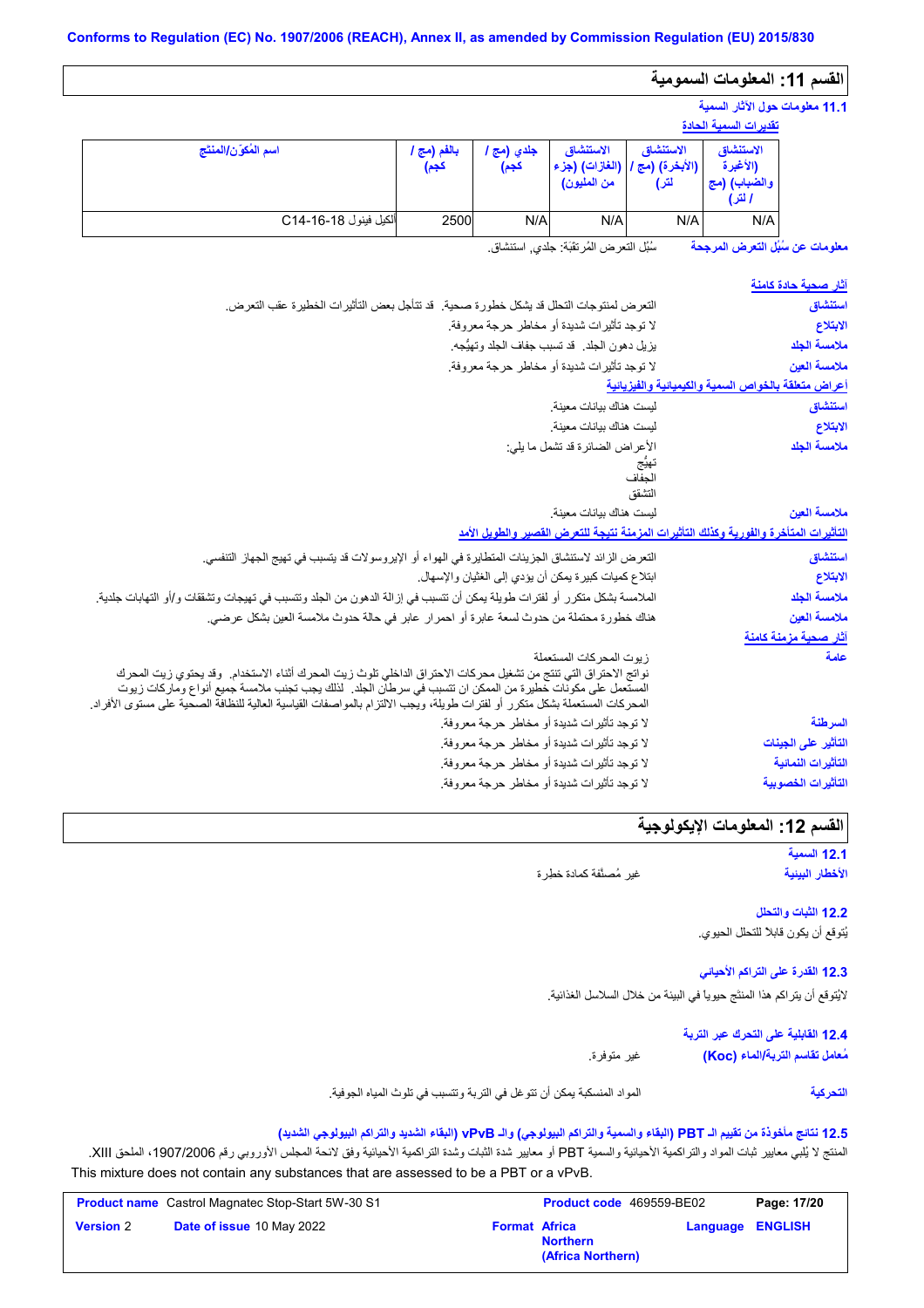## **12.6 التأثیرات الضارة الأخرى**

**معلومات بیئیة أخرى**

قد تتسبب السوائل المنسكبة في تكوین طبقة على أسطح الماء، وقد تتسبب في ضرر مادي للكائنات الحیة. وقد یتم إعاقة نقل الإكسجین أیضًا.

## **القسم :13 الاعتبارات المتعلقة بتصریف المواد والتخلص منھا**

نعم.

## **13.1 طرق مُعالجة النفایة**

### **المُنتَج**

إذا أمكن، قم بتحضیر المنتج لإعادة تدویره. یجب أن یتم التخلص من المواد بمعرفة شخص معتمد / جھة معتمدة للتخلص من النفایات وفقًا للقواعد المحلیة. **طرق التخلص السلیم من النفایة نفایة خطِرة**

## **قائمة النفایات الأوروبیة (EWC(**

| $\frac{1}{2}$                |                                                                                                                                                                                                                                  |
|------------------------------|----------------------------------------------------------------------------------------------------------------------------------------------------------------------------------------------------------------------------------|
| كود النفاية                  | تعيين النفاية                                                                                                                                                                                                                    |
| 13 02 05*                    | زيوت معدنية الأساس غير مُكلورة للتزليق وللمحركات والتروس                                                                                                                                                                         |
|                              | ومع ذلك فإن الخروج عن الاستخدام المعد والمقصود بداية و/أو وجود أي مواد ملوثة محتملة قد يتطلب من المستخدم النهائي وضع وتعيين كود بديل للتخلص من النفايات.                                                                         |
| التغليف                      |                                                                                                                                                                                                                                  |
| طرق التخلص السليم من النفاية | إذا أمكن، قم بتحضير المنتج لإعادة تدويره. يجب أن يتم التخلص من المواد بمعرفة شخص معتمد / جهة معتمدة للتخلص من النفايات<br>وفقًا للقواعد المحلية.                                                                                 |
| الاحتياطات الخاصة            | لابد أن يجري التخلص من هذا المنتج وحاويته بطريقة آمنة.  قد تظل بعض رواسب المنتج عالقة بالحاويات الفارغة أو ڤمصانها.  تجنب<br>تناثر المادة المنسكبة وجريانها السطحي ووصولها إلى التربة و المجاري المائية والبالوعات ومجاري الصرف. |
| المراجع                      | اللجنة EU/2014/955<br>التوجيه EC/2008/98                                                                                                                                                                                         |

## **القسم :14 المعلومات المتعلقة بالنقل**

|                                               | <b>ADR/RID</b> | <b>ADN</b>               | <b>IMDG</b>       | <b>IATA</b> |
|-----------------------------------------------|----------------|--------------------------|-------------------|-------------|
| أ 14.1 رقم الأمم المتحدة                      | غير مقننة.     | غير مقننة.               | غير مقننة.        | غير مقننة.  |
| 14.2 اسم الشحن الصحيح<br>الخاص بالأمم المتحدة |                |                          |                   |             |
| 14.3 فَنَةَ/فَنَاتَ مَخَاطِر<br>النقل         | -              |                          |                   |             |
| 14.4 مجموعة التعبنة                           |                | $\overline{\phantom{0}}$ | -                 |             |
| 14.5 الأخطار البينية                          | $\mathcal{A}$  | . Y                      | $\cdot$ $\lambda$ | .Y          |
| معلومات إضافية                                |                |                          | -                 |             |

**14.6 احتیاطات خاصة للمُستخدم**

غیر متوفرة.

غیر متوفرة. **14.7 النقل سائباً بحسب اتفاقیات المنظمة البحریة الدولیة (IMO(**

## القسم 15: المعلومات التنظيمية

**لوائح أخرى 15.1 تشریع/لوائح السلامة والصحة والبیئة الخاصة بالمادة أو الخلیط تنظیم (المجلس الأوروبي) رقم 1907/2006 (تسجیل الكیماویات وتقییمھا وترخیصھا REACH( المُلحق الرابع عشر؛ قائمة المواد الخاضعة للترخیص مواد مُقلقة للغایة** لم یُدرج أيٌ من المكونات. لم یُدرج أيٌ من المكونات. **المُلحق الرابع عشر**

|                  | <b>Product name</b> Castrol Magnatec Stop-Start 5W-30 S1 |                      | <b>Product code</b> 469559-BE02      |          | Page: 18/20    |
|------------------|----------------------------------------------------------|----------------------|--------------------------------------|----------|----------------|
| <b>Version 2</b> | Date of issue 10 May 2022                                | <b>Format Africa</b> | <b>Northern</b><br>(Africa Northern) | Language | <b>ENGLISH</b> |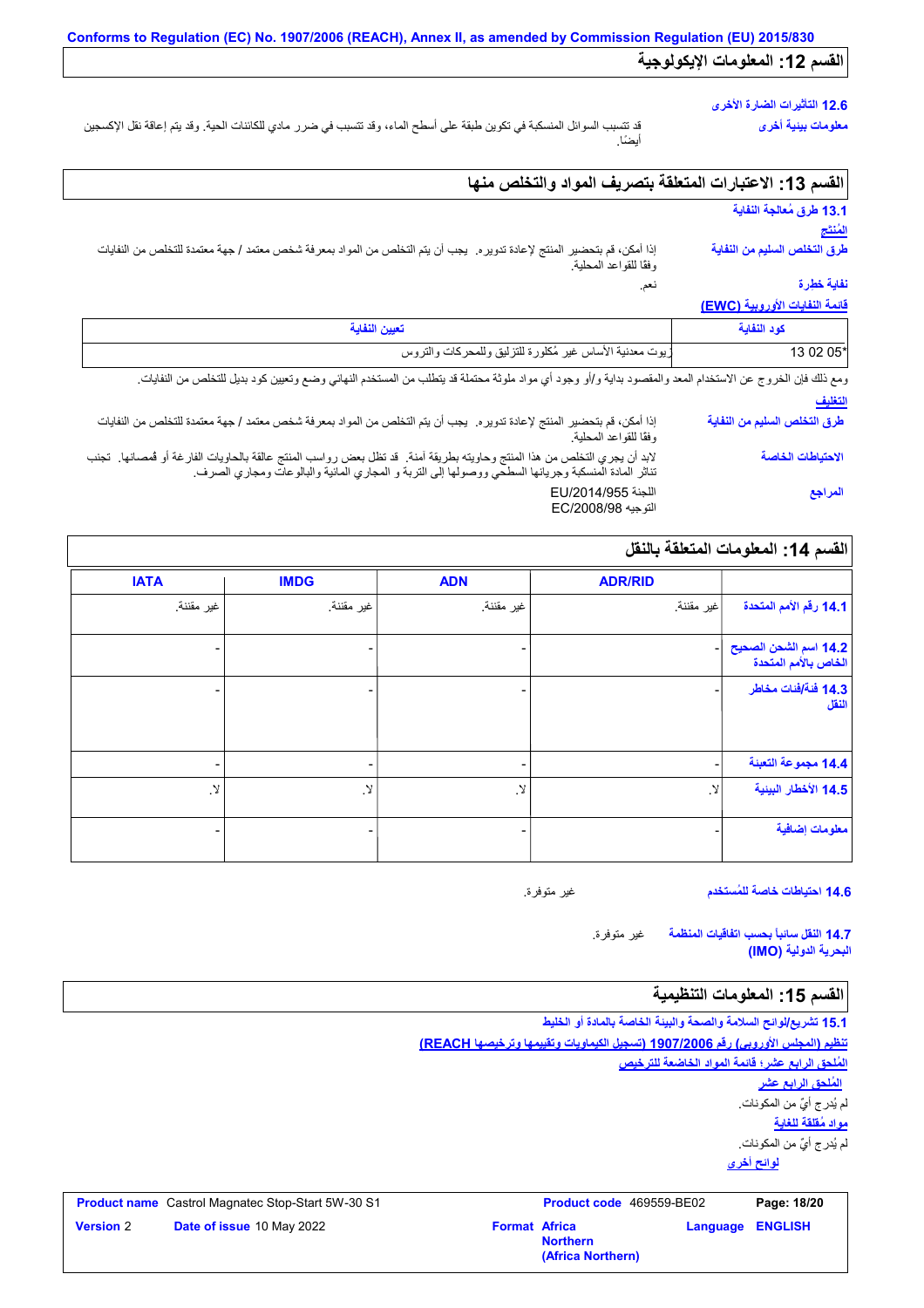## **Conforms to Regulation (EC) No. 1907/2006 (REACH), Annex II, as amended by Commission Regulation (EU) 2015/830 القسم :15 المعلومات التنظیمیة**

**اللوائح الوطنیة** تقوم الشركة، كما ھو موضح في القسم ،1 ببیع ھذا المنتَج في الاتحاد الأوروبي وفقًا لمتطلبات ھیئة REACH الحالیة. كافة المُكوِّنات مُدرجة بالقائمة أو مُستثناة منھا. كافة المُكوِّنات مُدرجة بالقائمة أو مُستثناة منھا. كافة المُكوِّنات مُدرجة بالقائمة أو مُستثناة منھا. كافة المُكوِّنات مُدرجة بالقائمة أو مُستثناة منھا. جمیع المكونات تحمل الصفة "فعالة" أو الصفة "مستثناة". كافة المُكوِّنات مُدرجة بالقائمة أو مُستثناة منھا. كافة المُكرِّ نات مُدرجة بالقائمة او مُ<br>كافة المُكرِّ نات مُدرجة بالقائمة أو مُ<br>كافة المُكرِّ نات مُدرجة بالقائمة أو مُ<br>كافة المُكرِّ نات مُدرجة بالقائمة أو مُ<br>كافة المُكرِّ نات مُدرجة بالقائمة أو مُ كافة المُكوِّنات مُدرجة بالقائمة أو مُستثناة منھا. **مواد مستنفدة للأوزون (/1005/2009EU(** قائمة الفلبين (<br>مغزون تايوان<br>معراد مستن<mark>فدة</mark><br>لم تر د بالقائمة.<br>لم تر د بالقائمة. **الموافقة المسبقة عن علم (PIC) (/649/2012EU(** رِ دورِ د الرِّ د بالقائمة.<br>الم ترِ د بالقائمة.<br>المو افقة المسبو<br>الم تر د بالقائمة.<br>الم تر د بالقائمة. **توجیھ سیفیسو** ھذا المنتج لا یحكمھ التوجیھ سیفیسو. **الوضع وفق REACH) النظام المتعلق بتسجیل وتقییم وترخیص المواد الكیماویة) قائمة الولایات المتحدة (TSCA b8( مخزون أسترالیا (AICS( قائمة كندا قائمة الصین (IECSC( قائمة الیابان (CSCL( قائمة كوریا (KECI( قائمة الفلبین (PICCS( مخزون تایوان من المواد الكیمیائیة (TCSI) فرنسا**

**15.2 تقییم مأمونیة الكیماویات**

تم إجراء تقییم سلامة كیمیائیة لواحدة أو أكثر من مواد ھذا المزیج. لم یتم إجراء تقییم سلامة كیمیائیة لھذا المزیج نفسھ.

|                  |                                                                                                                     |                      |                                                                               |          | القسم 16: المعلومات الأخرى |
|------------------|---------------------------------------------------------------------------------------------------------------------|----------------------|-------------------------------------------------------------------------------|----------|----------------------------|
|                  | الـ ADN = اللوائح الأوروبية الخاصة بالنقل الدولي للبضائع الخطيرة عبر المجاري المائية الداخلية                       |                      |                                                                               |          | الاختصار ات                |
|                  | الـ ADR = الاتفاقية الأوروبية المتعلقة بنقل البضانّع الخطيرة الدولي براً                                            |                      |                                                                               |          |                            |
|                  |                                                                                                                     |                      | ATE = تقدير   السمية الحادة                                                   |          |                            |
|                  |                                                                                                                     |                      | الـ BCF = مُعامل التركز الحبوي                                                |          |                            |
|                  |                                                                                                                     |                      | CAS = خدمة الملخصات الكبمبائية                                                |          |                            |
|                  | CLP = تنظيم التصنيف والتوسيم والتعبئة [لائحة (EC) رقم 1272/2008]                                                    |                      |                                                                               |          |                            |
|                  |                                                                                                                     |                      | الـ CSA = تقييم السلامة الكيماوية                                             |          |                            |
|                  |                                                                                                                     |                      | الـ CSR = تقرير السلامة الكيماوية<br>الـ DMEL = مستوى التأثير الأدنى المُشتَق |          |                            |
|                  |                                                                                                                     |                      | الـ DNEL = مستوى عدم التأثير المُشتق                                          |          |                            |
|                  |                                                                                                                     |                      | EINECS = القائمة الأوروبية للمواد الكيميائية المتوفرة تجاريا                  |          |                            |
|                  |                                                                                                                     |                      | ES = سينار يو التعرض                                                          |          |                            |
|                  | بيان EUH = بيان الأخطار الخاصة بتنظيم التصنيف والتوسيم والتعبئة                                                     |                      |                                                                               |          |                            |
|                  |                                                                                                                     |                      | EWC = فهرس النفاية الأوروبية                                                  |          |                            |
|                  |                                                                                                                     |                      | GHS = النظام المتوافق عالمياً لتصنيف وتوسيم المواد الكيميائية                 |          |                            |
|                  |                                                                                                                     |                      | الـ IATA = رابطة النقل الجوى الدولي                                           |          |                            |
|                  |                                                                                                                     |                      | الـ IBC = حاوية سوائب وسيطة                                                   |          |                            |
|                  |                                                                                                                     |                      | الـ IMDG! = البحرية الدولية للبضائع الخطِرة                                   |          |                            |
|                  |                                                                                                                     |                      | LogPow = لو غاريتم معامل تجزئة الأوكتانول/الماء                               |          |                            |
|                  | الـ MARPOL = المُعاهدة الدولية لمنع التلوث الناجم عن السفن، 1973 المُعدَّلة بموجب بروتوكول 1978. ("ماربول" = التلوث |                      |                                                                               |          |                            |
|                  |                                                                                                                     |                      | البحر ي)                                                                      |          |                            |
|                  |                                                                                                                     |                      | OECD = منظمة التعاون الأقتصادي والتنمية                                       |          |                            |
|                  |                                                                                                                     |                      | PBT = باقية وسامة ومتراكمة بيولوجيا                                           |          |                            |
|                  |                                                                                                                     |                      | الـ PNEC = تركُّز عدم التأثير المُتوقَّع                                      |          |                            |
|                  | REACH = التنظيم المتعلق بتسجيل وتقييم وترخيص المواد الكيماوية [نظام (المفوضية الأوروبية) رقم 1907/2006]             |                      |                                                                               |          |                            |
|                  |                                                                                                                     |                      | RID = التنظيمات الدولية لحمل البضائع الخطرة عبر السكك الحديدية                |          |                            |
|                  | RRN = رقم التسجيل في التنظيم المتعلق بتسجيل وتقييم وترخيص المواد الكيماوية (REACH)                                  |                      |                                                                               |          |                            |
|                  |                                                                                                                     |                      | SADT = درجة حرارة التحلل المتسار ع ذاتيًّا<br>SVHC = مواد مثيرة لقلق شديد     |          |                            |
|                  | STOT-RE = السمية الموجهة إلى عضو مستهدف- عند تكرار التعرض                                                           |                      |                                                                               |          |                            |
|                  | STOT-SE = السمية الموجهة إلى عضو مستهدف - عند التعرض لمرة واحدة                                                     |                      |                                                                               |          |                            |
|                  |                                                                                                                     |                      | TWA = المتوسط الزمني المرجح                                                   |          |                            |
|                  |                                                                                                                     |                      | UN = الأمم المتحدة                                                            |          |                            |
|                  |                                                                                                                     |                      | UVCB = مادة هيئرُ وكَرْ بُونية مركبة                                          |          |                            |
|                  |                                                                                                                     |                      | الـ VOC = مُركب عضوى مُتطاير                                                  |          |                            |
|                  |                                                                                                                     |                      | vPvB = شديد البقاء وشديد التراكم البيولوجي                                    |          |                            |
|                  | منتوع = قد يحتوي على واحد أو أكثر من المكونات التالية 4-88-64741 64740 23-719488706 / 1-89-6474 / 64747 /           |                      |                                                                               |          |                            |
|                  | <b>Product name</b> Castrol Magnatec Stop-Start 5W-30 S1                                                            |                      | Product code 469559-BE02                                                      |          | Page: 19/20                |
| <b>Version 2</b> | Date of issue 10 May 2022                                                                                           | <b>Format Africa</b> |                                                                               | Language | <b>ENGLISH</b>             |
|                  |                                                                                                                     |                      | <b>Northern</b>                                                               |          |                            |

**(Africa Northern)**